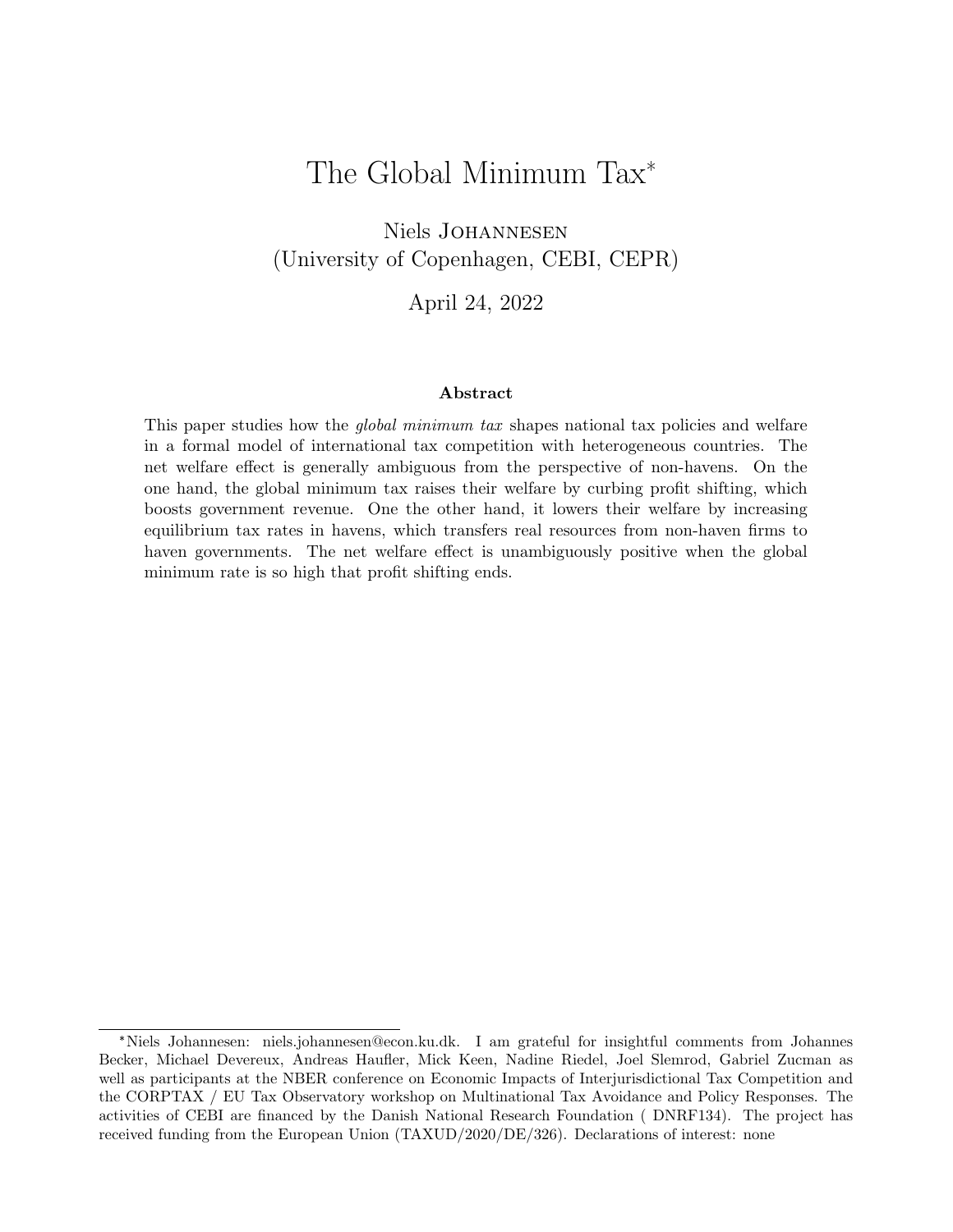## 1 Introduction

The recent academic literature offers a dismal diagnosis of the global corporate tax system. Multinational firms book a significant share of their profits in tax havens with low effective taxation and governments respond to the increasing cross-border mobility of profits by cutting corporate tax rates in a fierce race-to-the-bottom. Both developments contribute to the erosion of effective tax rates on firm profits with adverse consequences for efficiency and equity (Tørsløv, Wier and Zucman, 2018; Devereux et al., 2020a).

This diagnosis has caught the attention of policymakers and a major reform of the international tax system is under way. A key element of the reform, agreed by more than 100 countries in October 2021, is a global minimum tax on profits at the rate of 15%. The minimum tax will primarily be enforced through top-up taxes in the home countries of multinational firms: If Google's profits in Bermuda are effectively taxed at 1%, the U.S. will impose an additional 14% tax to bring the total tax rate up to 15%.

The global minimum tax is designed to have several positive effects in countries adversely affected by profit shifting. First, it should mechanically increase tax payments from firms that shift profits to low-tax environments. Second, it should induce firms to reduce profit shifting, further boosting government revenue and curbing the wasteful use of resources for tax planning. Third, it should ease the constraints on policy from international tax competition and thus enable countries to tax multinational profits at higher rates and redistribute more. Early estimates set the revenue gain from the first mechanism alone to around \$50 billion per year in the United States (Clausing, Saez and Zucman, 2021) and even more in the European Union (Barake et al., 2021).

In this paper, we study how the global minimum tax shapes national tax policies and welfare in a formal model of international tax competition. The key advantage of the formal model over more casual analysis is that it treats not just firm behavior, but also national tax policies as endogenous to changes in the international tax system. Our results highlight that precisely the endogenous policy response in tax havens poses a risk from the perspective of other countries: The global minimum tax could trigger a coordinated tax rate increase in tax havens, which would be costly for multinational firms in other countries and may imply that the overall effect on these countries' welfare is negative.

The model includes two types of countries: *non-havens* where multinational firms conduct real economic activity and havens where they operate empty shell companies for the purpose of profit shifting. Governments choose tax policies with the aim of maximizing national welfare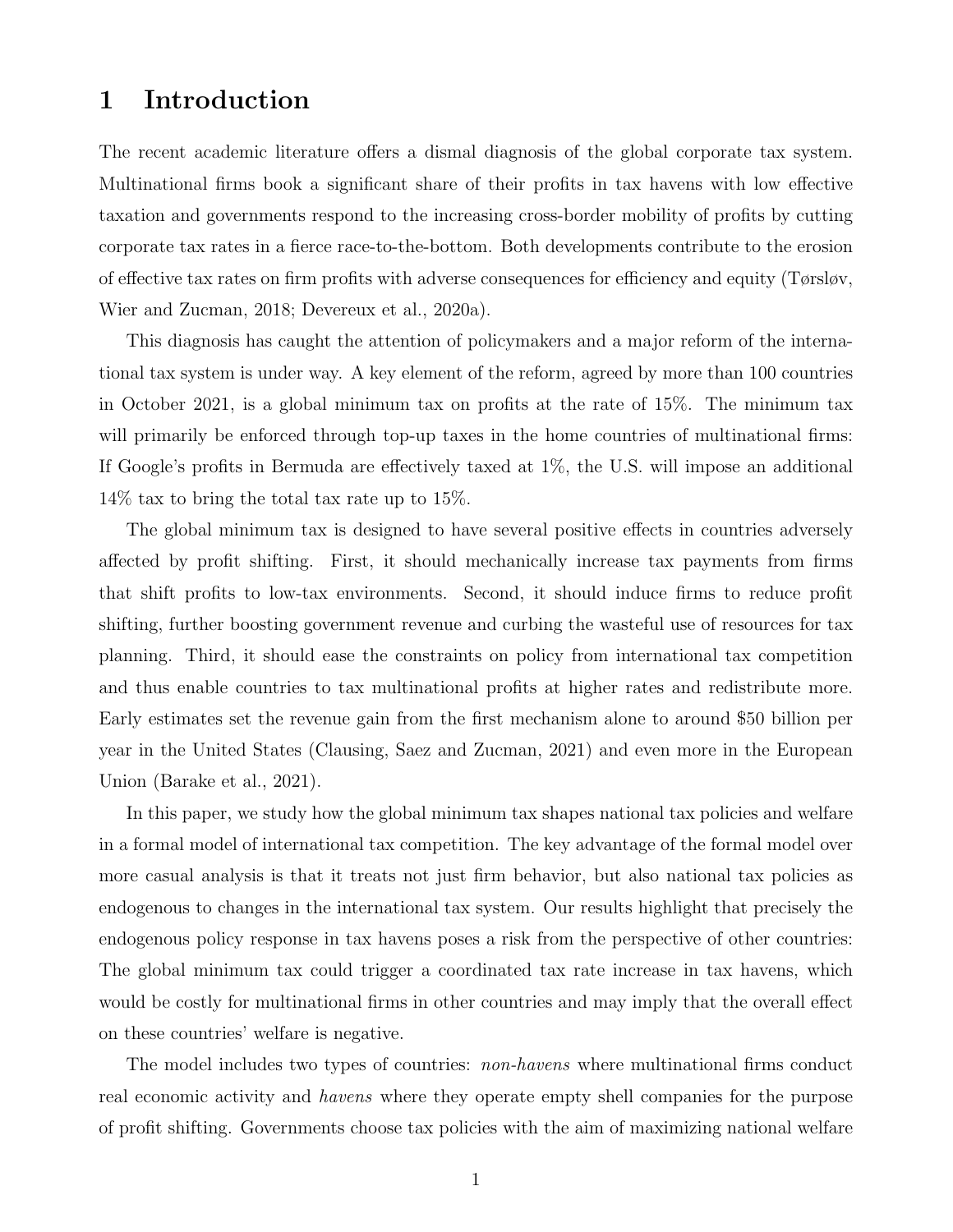while taking as given the international tax architecture, including the global minimum rate. Multinational firms choose where to book profits with the aim of maximizing global after-tax profits. The formal analysis proceeds by, first, determining the non-cooperative equilibrium in corporate tax rates with and without a global minimum tax and, then, identifying how the global minimum tax affects equilibrium welfare.

Absent a global minimum tax, the policy equilibrium involves zero tax rates in havens and positive tax rates in non-havens. On the one hand, havens have no domestic tax base and therefore use the corporate tax rate to compete for foreign profits. As firms only shift profits to the haven with the lowest rate, havens compete their tax rates down to zero. On the other hand, non-havens choose the tax rate that balances the social costs and benefits of taxation given the profit shifting opportunities created by havens. A higher rate involves a mechanical transfer from firm owners to the government, a potential equity gain, but also induces more profit shifting, an efficiency loss.

Introducing a global minimum tax, a new policy equilibrium emerges where all havens optimally set tax rates at the level of the global minimum rate. Intuitively, the global minimum tax puts a floor under the race-to-the-bottom because havens with a tax rate below the global minimum are no more attractive from the perspective of profit-shifting firms than havens with a tax rate exactly at the global minimum.<sup>[1](#page-2-0)</sup>

Equipped with this understanding of the policy equilibrium, we show that a marginal increase in the global minimum rate affects welfare in non-havens through two channels. First, it lowers welfare by raising the equilibrium tax rate in havens and thus increasing the total tax liabilities of firms. The mechanical effect on firms' tax liabilities represents a loss of private consumption for the owners, which lowers welfare in non-havens. Second, it raises welfare by narrowing the tax differential between havens and non-havens and thus deterring profit shifting. The behavioral effect on government revenue represents a gain of public consumption in non-havens, which raises welfare. All other effects on welfare cancel out by application of the envelope theorem.[2](#page-2-1) It follows that the net effect of raising the global minimum tax rate on welfare in non-havens is ambiguous. The effect is more likely to be positive when profit shifting responds strongly to changes in tax incentives and when the government places low weight on the marginal private consumption of firm owners.

<span id="page-2-0"></span><sup>1</sup>This is reminiscent of the argument that foreign tax credits can make it optimal for capital-importing countries to tax foreign investment (Bond and Samuelson, 1989; Gordon, 1992).

<span id="page-2-1"></span><sup>2</sup>Firms' profit shifting response has no first-order effect on after-tax profits (but affects welfare through the government budget as described above) and governments' policy response has no first-order effect on welfare.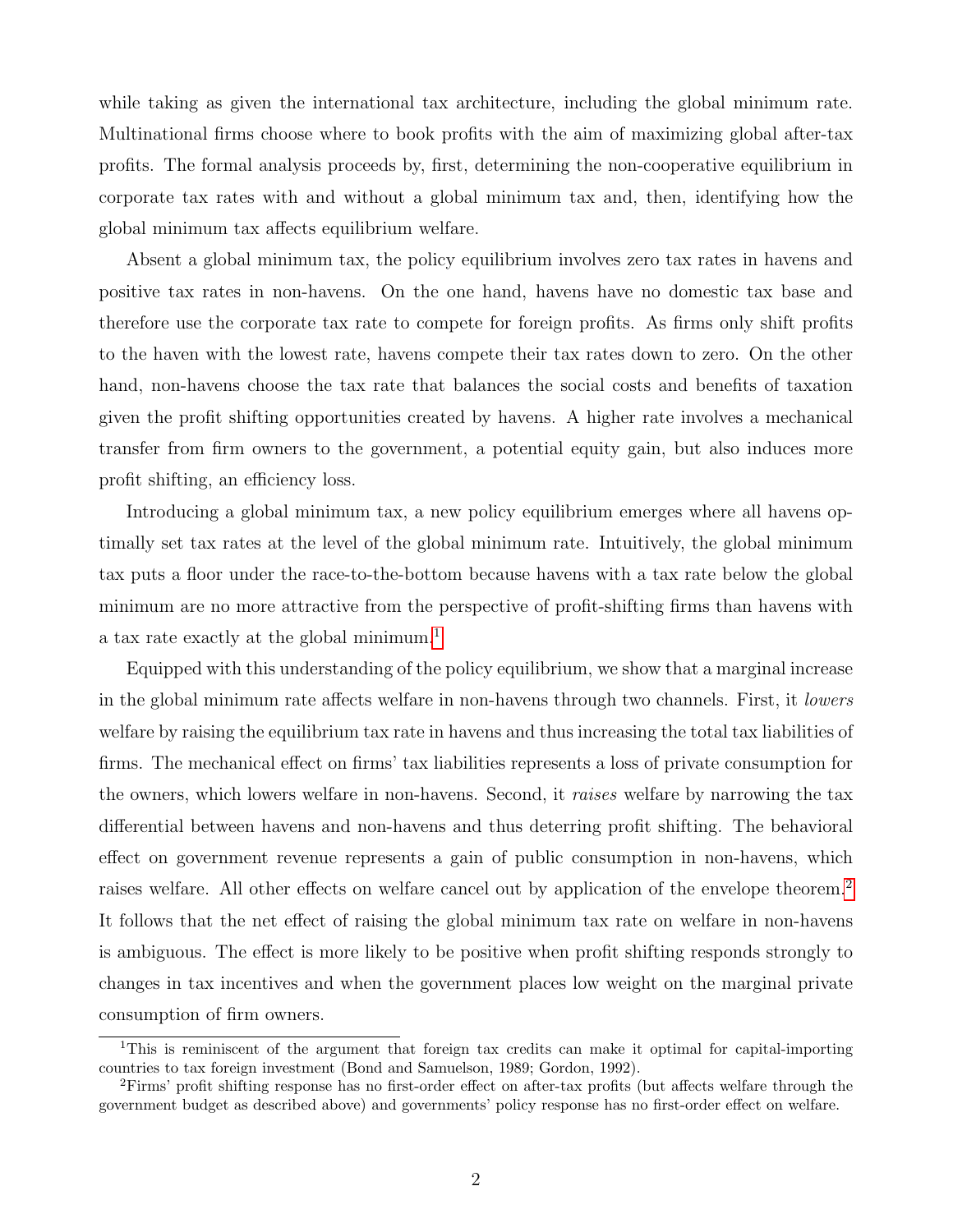These results allow for a concrete assessment of the welfare implications of introducing a global minimum tax at a low rate. A recent paper estimates that annual profit shifting to havens amounts to around \$600 billion (Tørsløv, Wier and Zucman, 2018). If the global minimum tax is introduced at a rate of 1%, the resulting increase in equilibrium tax rates in havens mechanically raises tax payments of profit-shifting firms by \$6 billion, a loss of private consumption for firm owners in non-havens. Firms will respond by reducing profit shifting, creating a revenue gain for governments in non-havens, but whether this is enough to make the overall welfare effect positive depends on the sensitivity of profit shifting as well as the marginal social value of private consumption. At one extreme, if the private consumption of firm owners has zero social value, the welfare loss associated with additional tax payments in havens is negligible and the reform improves welfare even if the reduction in profit shifting is small. At the other extreme, if the private consumption of firm owners has the same social value as public funds, the revenue gain associated with the reduction in profit shifting needs to be larger than \$6 billion in order for the reform to improve welfare. With a corporate tax rate of 20%, profit shifting needs to fall by at least \$30 billion, which requires a semi-elasticity of shifted profits with respect to the lowest tax rate in the world of at least 5.

While these results suggest that the global minimum tax can potentially reduce welfare in non-havens when the rate is relatively low, the analysis also shows that the welfare effect is unambiguously positive when the rate is sufficiently high. In this case, multinational firms abandon profit shifting altogether, which eliminates all distortions in the model. This raises welfare in non-havens in two ways. First, the sum of private and public consumption is maximized, as firms no longer waste resources on profit shifting. Second, the split between private and public consumption is fully efficient, as the tax instrument is not associated with a marginal deadweight loss.

From a policy perspective, the paper thus highlights the risk of introducing a global minimum tax at a rate that is too low, in which case profit shifting continues and havens capture part of the global revenue gain created by the policy. It is unclear whether the projected 15% rate is high enough to ensure that the overall welfare effect is positive. The key uncertainty concerns the sensitivity of shifted profits to the general level of taxation in havens and no existing studies provide estimates of this parameter. The empirical profit shifting literature is largely focused on the sensitivity of reported profits in non-havens to tax differentials, with typical estimates of the semi-elasticity hovering around 0.8 (Heckemeyer and Overesch, 2017). While recent evidence suggests that the amount of profits booked in a haven is highly sensitive to the haven's own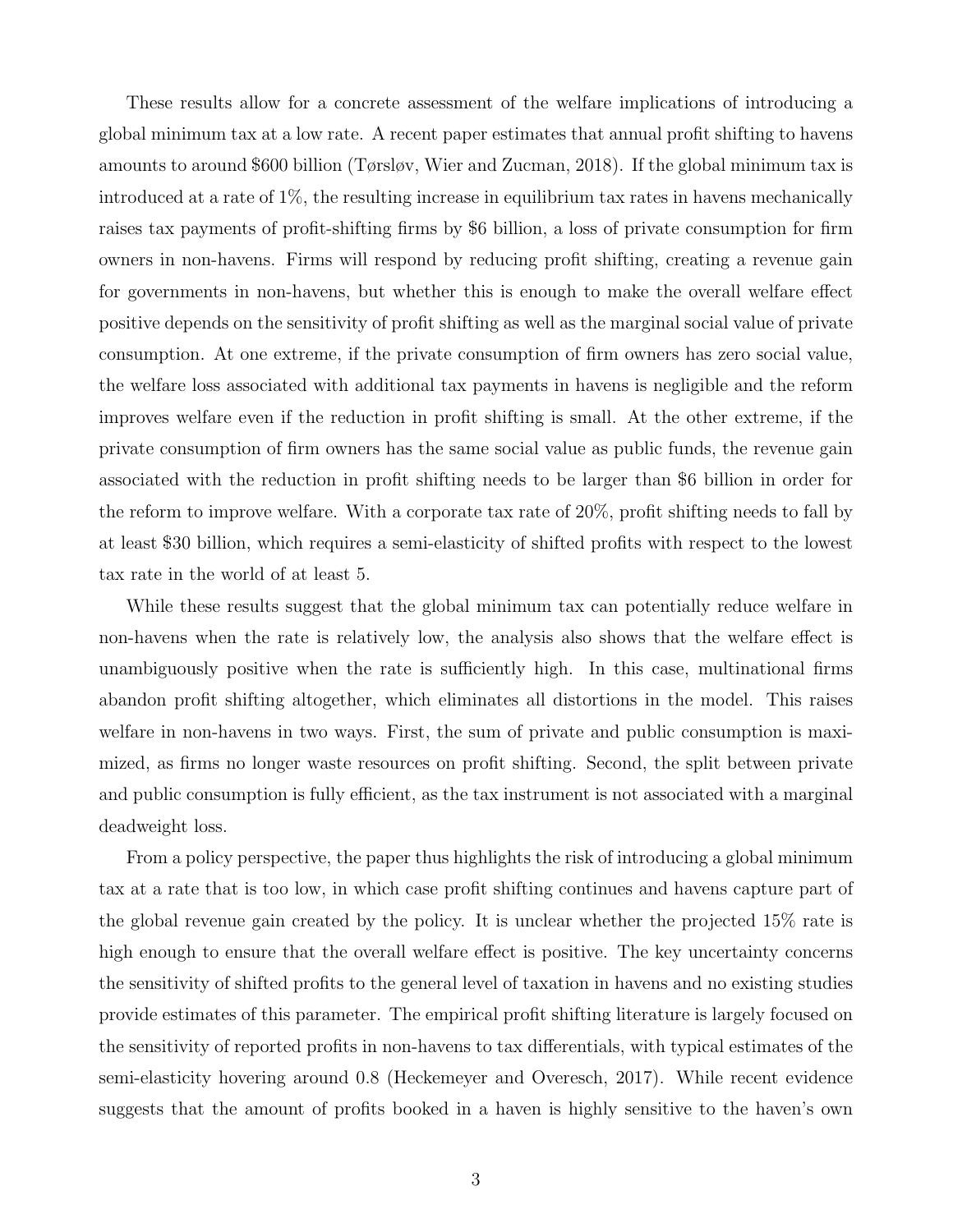tax rate (Garcia-Bernardo and Janský, 2021), this may reflect that havens are close-to-perfect substitutes from the perspective of multinational firms and does not imply that profits booked in havens overall are highly sensitive to the general level of taxation in havens.

The analysis has clear limitations that are important to bear in mind when assessing the results. Notably, we assume for simplicity that firms' true profits are fixed and therefore effectively ignore the effects of the global tax environment on the allocation of real production factors. Under the alternative assumption that firms can freely allocate productive capital to the countries where the after-tax return is highest, the welfare analysis would be complicated by policy externalities across non-havens.

The paper contributes to an emerging literature on the global minimum tax, which discusses key questions about institutional design and implementation (e.g. Devereux et al., 2020b; Becker and Englisch, 2021) and makes projections about revenue effects (Clausing, Saez and Zucman, 2021; Barake et al., 2021). The most closely related paper develops a formal model with a lowtax and a high-tax country and shows that the low-tax country may benefit from an exogenous increase in its own tax rate under plausible assumptions about strategic complementarity of tax policies (Hebous and Keen, 2021). While the focus in our paper is on the welfare consequences for non-havens and our analytical approach differs by treating national tax policies as fully endogenous, our results also suggest that havens benefit from the global minimum tax.<sup>[3](#page-4-0)</sup>

The paper proceeds in the following way. Section 2 provides some institutional background. Section 3 presents the elements of the model. Section 4 determines the equilibrium behavior of firms, households and governments. Section 5 analyzes the welfare implications.

### 2 Background

The OECD launched a coordinated policy effort in 2012 to address base erosion and profit shifting by multinational firms (OECD, 2013). As a result, a large set of countries committed to adopt a range of policy measures by 2016 with the aim of closing specific avoidance schemes and improving the ability of tax administrations to detect avoidance.

In response to concerns that progress was insufficient, the OECD launched a new round of negotiations that eventually led to an agreement on a two-pillar reform concluded in October 2021 (OECD, 2021). Pillar One allocates some taxing rights to governments based on firm sales. This is particularly important in the context of the digital economy where value creation

<span id="page-4-0"></span><sup>3</sup>Our analysis builds on a broader theoretical literature on international tax competition in the presence of multinational firms with the ability to shift profits across borders (Slemrod and Wilson, 2009; Hong and Smart, 2010; Johannesen, 2010; Marceau, Mongrain and Wilson, 2010; Johannesen, 2012; Bucovetsky, 2014).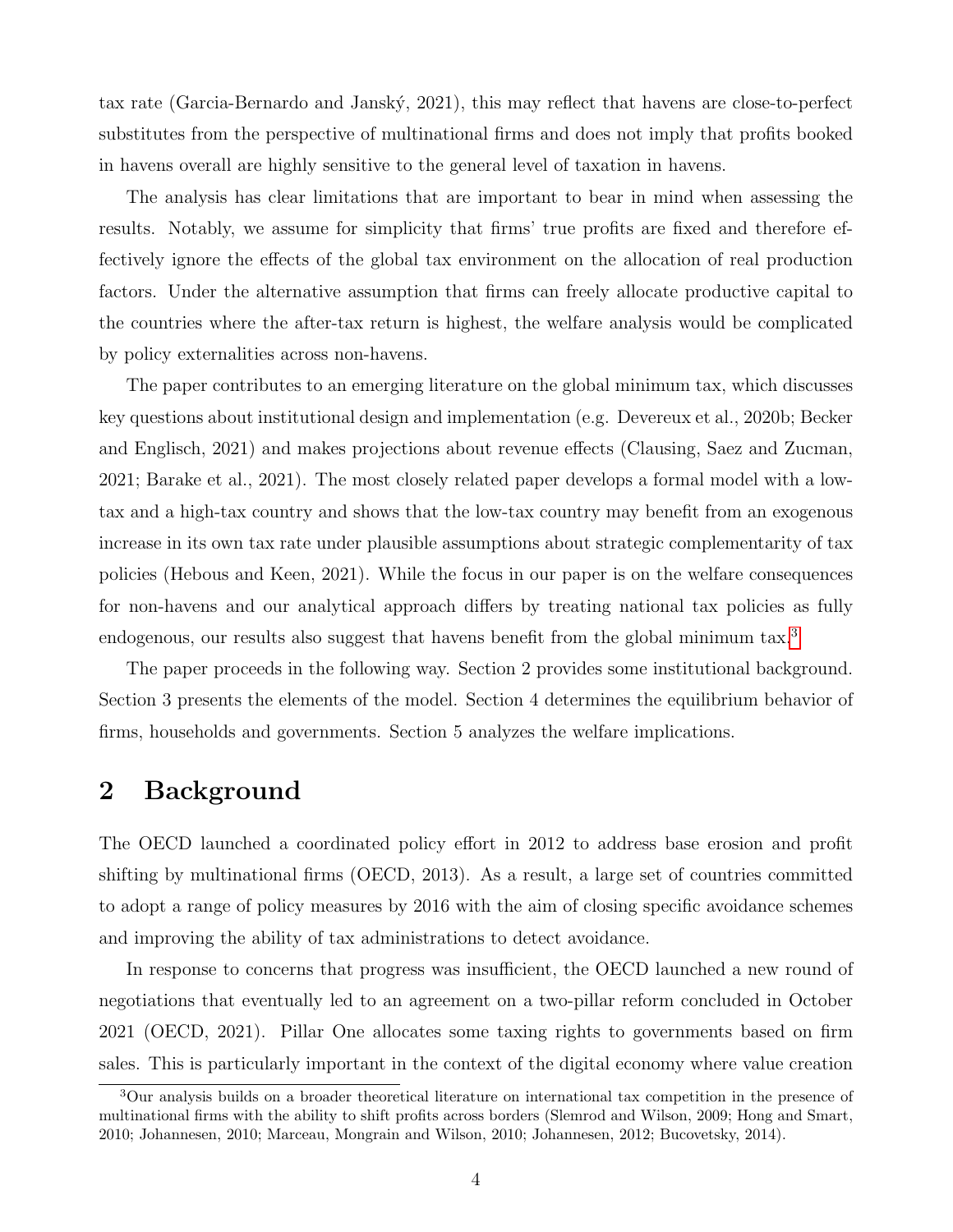is highly mobile and firms can have significant sales in a country without a physical presence. Pillar Two introduces a global minimum tax at the rate of 15%. Putting a floor under the effective tax rate on profits is intended to discourage profit shifting to tax havens and stop the erosion of tax bases in high-tax countries. Both elements of the reform are scheduled to take effect as from 2023.

The key innovation in Pillar Two is the global minimum tax, which implies that business profits are taxed at a minimum effective rate of 15% regardless of the jurisdiction where they are booked. If a firm books profits in a jurisdiction where they are taxed at a lower rate, the home country of the firm imposes an additional top-up tax up to the global minimum rate.<sup>[4](#page-5-0)</sup>

For the purposes of applying the top-up tax, the home country needs to determine the effective tax rate paid by each multinational firm in each foreign jurisdiction. The computation is based on accounting information from the country-by-country financial reporting (CbC) introduced under the BEPS package. These reports contain information about tax liabilities and net profits in each of the countries where a given firm operates, and the effective tax rate is computed as the ratio of tax liabilities to net profits.

There are a several notable exceptions to these general principles. First, the global minimum tax only applies to multinational firms with a global revenue in excess of  $\epsilon$ 750 million. Second, a so-called carve-out rule reduces the net profits used in the computation of the effective tax rate with reference to the firm's tangible assets and labor costs, reflecting that the global minimum tax does not aim to penalize real activities in low-tax countries. Third, a de minimis rule excludes jurisdictions where the scale of the firm's operations is low.

## 3 Model

We consider a world with N countries, some of which are havens and others are non-havens. There are three types of agents. Firms conduct real economic activities in non-havens, but may engage in costly efforts to shift some of their profits to havens. Households own the firms and consume their net profits, which they receive as dividends. Governments tax profits and use the revenue to provide a public good that is valued by the households. We make more specific assumptions about the objectives and constraints of each type of agent below.

The sequence of events is the following. First, governments simultaneously choose their domestic policies while taking as given the global minimum tax rate and anticipating firms'

<span id="page-5-0"></span><sup>&</sup>lt;sup>4</sup>If the home country of a firm does not impose top-up taxes, other countries hosting affiliates of the firm may enforce the global minimum rate by denying deductibles.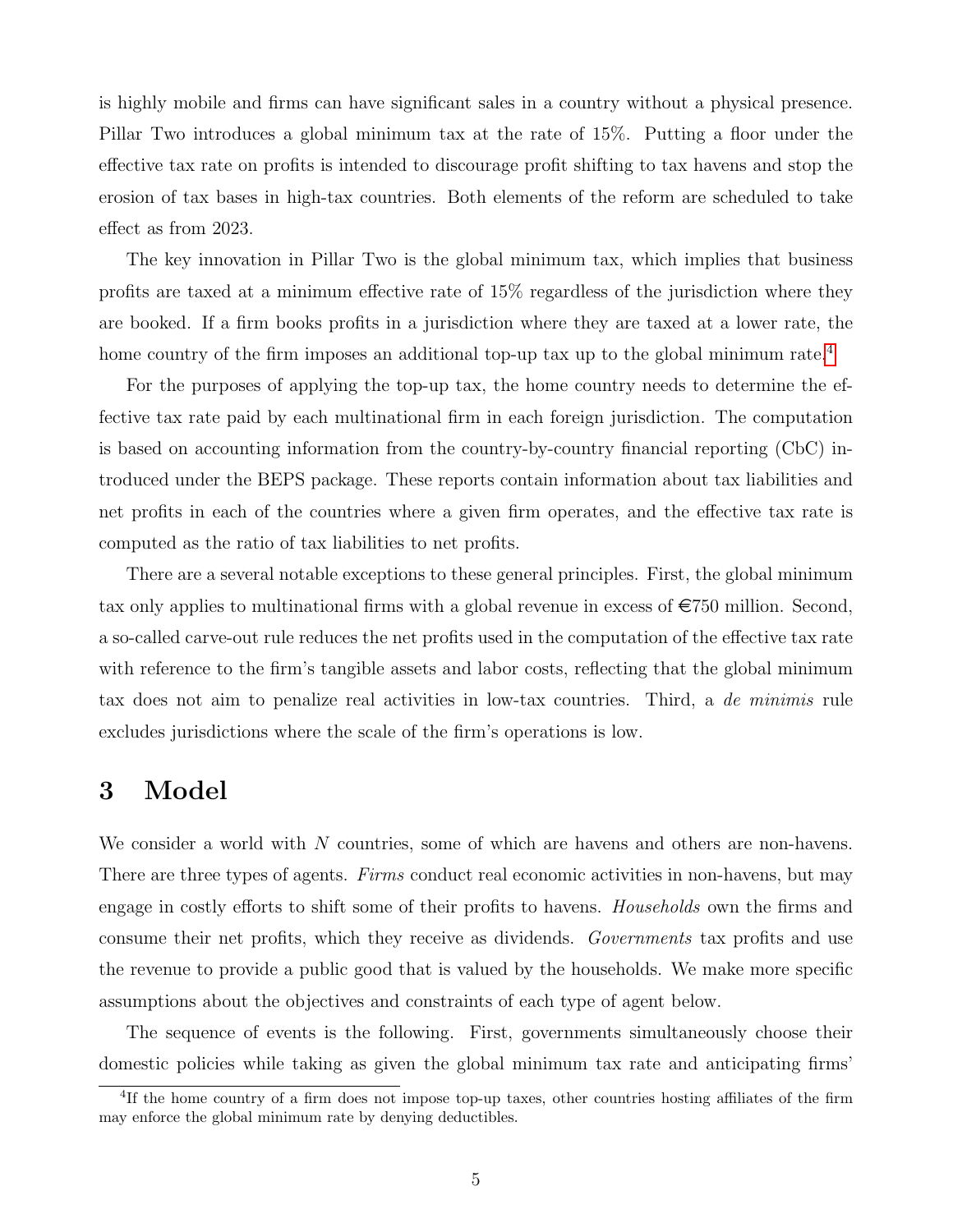responses to their policy choice. Second, firms choose the allocation of profits taking as given all dimensions of the tax environment. We are seeking to characterize the Nash equilibrium in the non-cooperative game played by governments. The ultimate question is how the equilibrium welfare of non-haven countries is shaped by the global minimum tax rate.

#### 3.1 Firms

Each non-haven is home to a single multinational firm with headquarters in the home country and a subsidiary in each of the other countries in the world. The firms' objective is to maximize their payouts to the owners. To keep the model simple, we assume that firms' gross profits, and thus the underlying real economic activities, are fixed. The only choice facing firms is where to report profits for tax purposes. While profit shifting can generate tax savings, we assume that firms incur concealment costs in countries where they under-report profits

We introduce the following notation and assumptions. First, we let  $\bar{\pi}_{ij}$  denote the gross profits that the firm based in country  $i$  derives from its activities in country  $j$ . We ignore the possibility of losses and assume that  $\overline{\pi}_{ij} \geq 0$  when j is a non-haven and, as there is no real activity in havens, that  $\overline{\pi}_{ij} = 0$  when j is a haven.<sup>[5](#page-6-0)</sup> We also assume, for any non-haven j, that  $\overline{\pi}_{ij} > 0$  for at least one i so that some profits are generated in each non-haven. Second, we let  $\pi_{ij}$  denote the profits that the firm based in country i chooses to report for tax purposes in country  $j$ . We assume that every dollar of profits has to be reported somewhere so that a firm's total reported profits equal its total true profits.<sup>[6](#page-6-1)</sup> Third, we let  $\Delta_{ij} \equiv \max(0, \overline{\pi}_{ij} - \pi_{ij})$ denote under-reporting in country j by the firm based in country i and let  $s(\Delta_{ij})$  denote the associated concealment costs, assuming that  $s'(\cdot)$  is a strictly convex function with  $s(0) = 0$ . These assumptions imply that it is increasingly costly for firms to under-report whereas no costly efforts are needed to conceal over-reporting. Finally, we let  $\Pi_i^*$  denote the maximized total profits of the firm in country i net of taxes and concealment costs, which is paid out to shareholders as dividends in proportion to their ownership shares.

<span id="page-6-0"></span><sup>&</sup>lt;sup>5</sup>While it is common to ignore losses in both theoretical and empirical work on profit shifting, a couple of recent papers highlight the implications of losses for taxation of multinational firms (Koethenbuerger, Mardan and Stimmelmayr, 2019; Becker, Johannesen and Riedel, 2020).

<span id="page-6-1"></span> $6$ This assumption rules out that part of the firm's profits is not taxable in any jurisdiction. Such stateless income (Kleinbart, 2010) can arise through the use of hybrid financial instruments for tax planning (Johannesen, 2014; Hardeck and Wittenstein, 2018).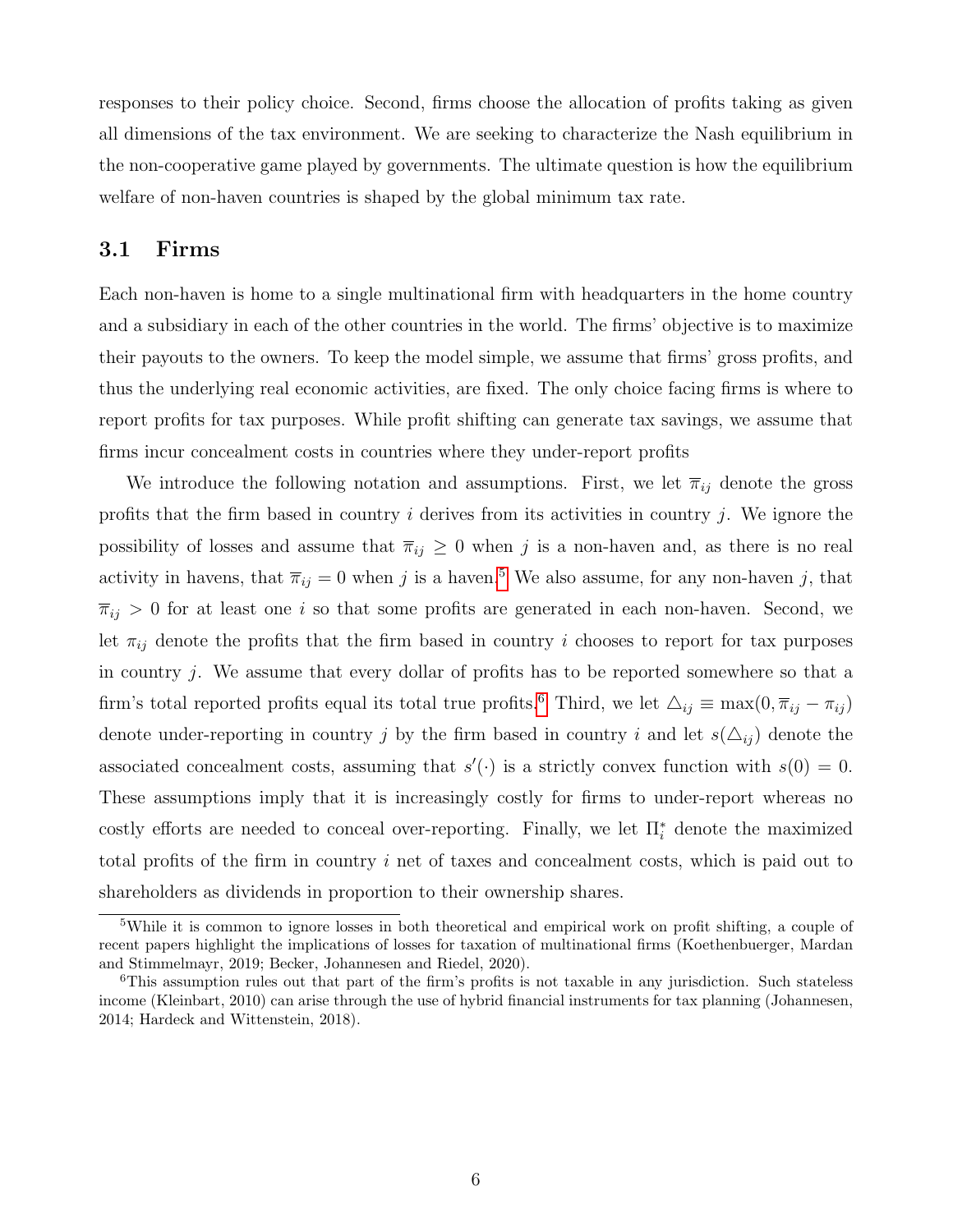#### 3.2 Households

Household preferences are represented by the standard utility function  $u(c, G)$  where c denotes private consumption and G denotes public consumption financed out of tax revenue. We assume that households own shares in the firm based in their own country, but not in firms based in other countries, and we allow for heterogeneity in firm ownership. Specifically, we assume that each household in country i is characterized by a parameter  $\alpha$  that expresses its ownership share of the firm based in country i where  $\alpha$  is distributed with density  $f(\cdot)$ .<sup>[7](#page-7-0)</sup> The private consumption of a given household in country i is thus  $c = \alpha \prod_{i=1}^{n} t_i + z$  where the former term is dividend income and the second term is other income. Households make no choices but simply consume all of their income.

#### 3.3 Governments

We assume that governments choose public policies with the objective of maximizing national welfare:

$$
W = \int \Psi(u(c, G)) f(\alpha) d\alpha \tag{1}
$$

where  $\Psi(\cdot)$  has standard properties,  $\Psi'(\cdot) > 0$  and  $\Psi''(\cdot) < 0$ .

Initially, each government has a single policy instrument: the tax rate t applying to reported profits. The revenue raised with this tax in country j is the sum of the profits reported there by firms based in all countries of the world multiplied by the country's tax rate:  $t_j \sum_i \pi_{ij}$ . Absent a global minimum tax, this is also the value of the public good, as there are no other sources of revenue.

When a global minimum tax is introduced, governments in non-havens may raise additional revenue with top-up taxes. Specifically, if the firm based in country i reports profits in a country j where the tax rate is below the global minimum tax rate  $t_M$ , such profits are taxed in country i at a rate equal to the tax differential,  $t_M - t_j$ . The revenue raised with top-up taxes in country *i* thus equals  $\sum_j \max(t_M - t_j, 0)\pi_{ij}$ .

### 4 Equilibrium

In this section, we analyze the model described above. We first determine the allocation of profits chosen by multinational firms given the international tax environment (Section [4.1\)](#page-8-0). We

<span id="page-7-0"></span><sup>&</sup>lt;sup>7</sup>Existing papers show that cross-border ownership of firms introduces a tax exporting motive for governments (Huizinga and Nielsen, 1997).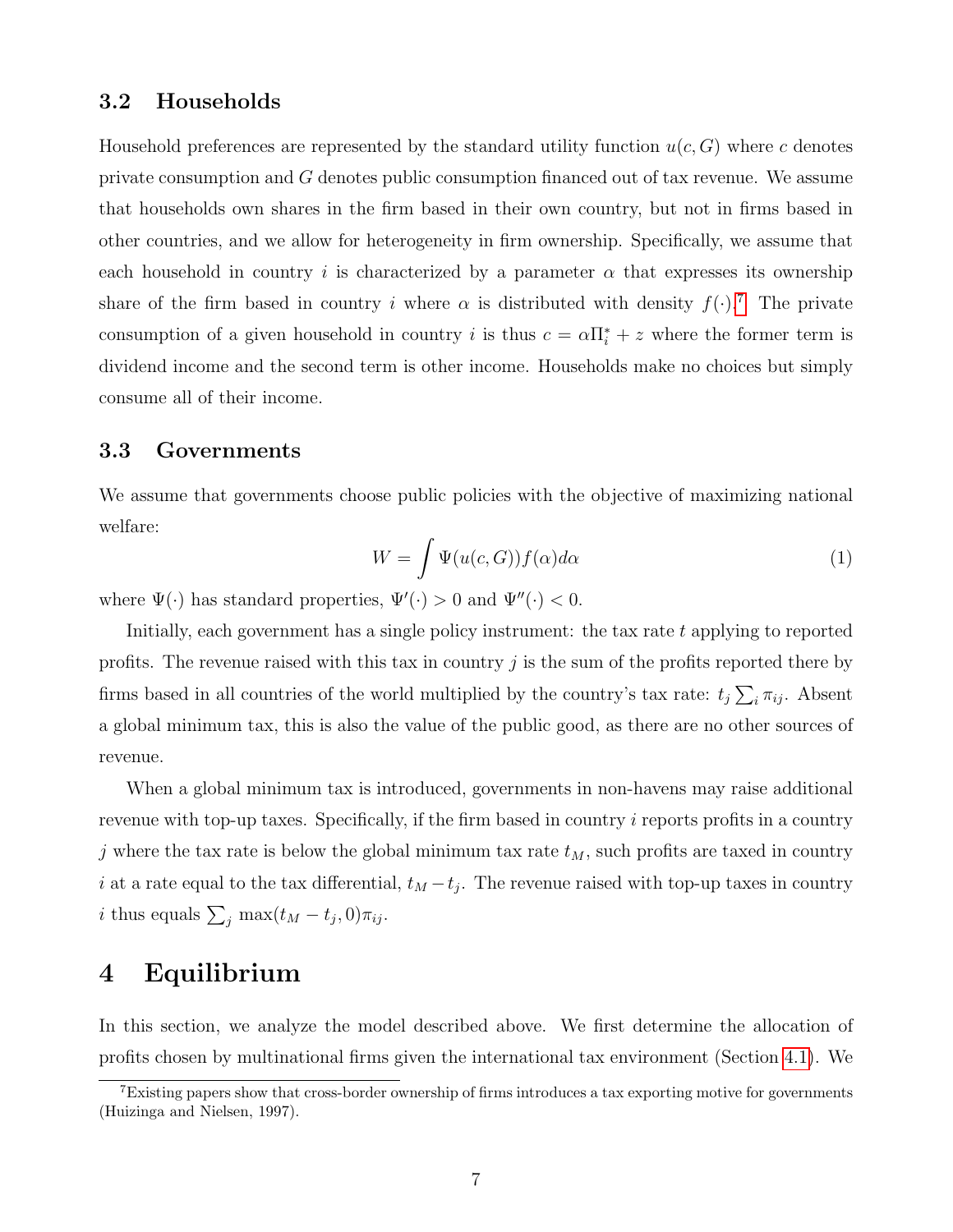then identify the Nash equilibrium in the non-cooperative game played by governments when they set tax rates anticipating how they shape firm behavior (Section [4.2\)](#page-10-0).

#### <span id="page-8-0"></span>4.1 Firms

Absent a global minimum tax, the net profits of the multinational firm based in country  $i$  can be stated as:

<span id="page-8-1"></span>
$$
\Pi_i(\pi_{i1}, \pi_{i2}, ..., \pi_{iN}) = \sum_j \overline{\pi}_{ij} - \sum_j t_j \pi_{ij} - \sum_j s(\triangle_{ij})
$$
\n(2)

where the first term is the firm's total gross profits, the second term is the firm's total tax payments and the last term is the firm's total concealment costs associated with under-reporting. While the first term is exogenous, the second and third terms depend on the allocation of reported profits  $(\pi_{i1}, \pi_{i2}, ..., \pi_{iN})$ . In the presence of a global minimum tax, net profits have an additional negative term capturing top-up taxes paid in the firm's home country on profits reported in foreign countries with a tax rate below the global minimum:  $-\sum_j \max[(t_M (t_j, 0)$ ] $\pi_{ij}$ . The firm chooses the vector of reported profits so as to maximize net profits.

<span id="page-8-5"></span>**Lemma 1.** Assume there is no global minimum tax and let  $t_L$  denote the lowest tax rate in the world. The firm based in country i reports profits in the following way:

(a) In each country j where  $t_j > t_L$ , optimal under-reporting is given by the value  $\Delta_{ij}^* \leq \overline{\pi}_{ij}$ satisfying:

<span id="page-8-3"></span>
$$
s'(\triangle_{ij}^*) = t_j - t_L \tag{3}
$$

or, if such a value does not exist, the value  $\triangle_{ij}^* = \overline{\pi}_{ij}$ . (b) In each country j where  $t_j \leq t_L$ , the firm optimally over-reports:

<span id="page-8-4"></span>
$$
\frac{\sum_{j} \triangle_{ij}^*}{H} \tag{4}
$$

where H is the number of countries with  $t \leq t_L$ .

*Proof.* The multinational firm based in i chooses  $(\pi_{i1}, \pi_{i2}, ..., \pi_{iN})$  to maximize eq. [\(2\)](#page-8-1) subject to the constraints:  $(\#A) \sum_j \overline{\pi}_{ij} = \sum_j \pi_{ij}$  and  $(\#B) \pi_{ij} \geq 0$  for all j. Letting  $\mu_i$  and  $\lambda_{ij}$  denote the Langrangian multipliers, we obtain the first-order conditions:

<span id="page-8-2"></span>
$$
\mu_i + \lambda_{ij} = t_j - s'(\Delta_{ij}^*)
$$
 for all j (5)

Consider a country k where the firm over-reports,  $\pi_{ik} > \overline{\pi}_{ik}$ . This implies that  $s'(\Delta_{ik}^*) = 0$ and  $\lambda_{ik} = 0$ . Inserting these expressions into eq. [\(5\)](#page-8-2) for k yields  $\mu_i = t_k$ . Inserting the latter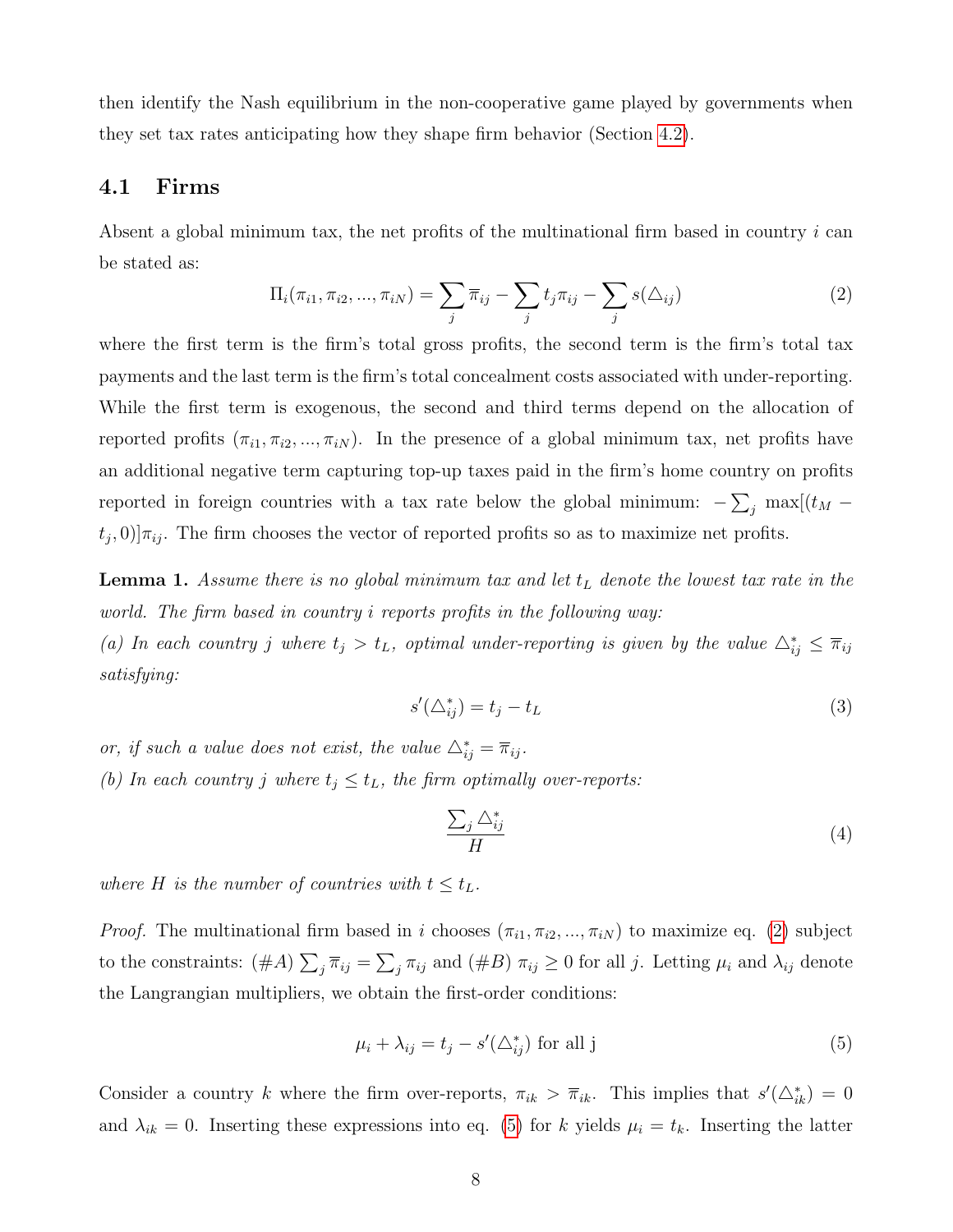expression into eq. [\(5\)](#page-8-2) for another country j, we obtain  $\lambda_{ij} + s'(\Delta_{ij}) = t_j - t_k$ . As the left-handside of this equation is (weakly positive), we have that  $t_j \geq t_k$  and, as this must hold for any choice of j, that  $t_k = t_L$ . Hence, in any country j with  $t_j > t_L$ , there are two possible solutions, both with under-reporting. Either, an interior solution described by eq. [\(3\)](#page-8-3) where  $\pi_{ij} > 0$  and  $\lambda_{ik} = 0$ . Or, a corner solution where  $\pi_{ij} = 0$  and  $\lambda_{ij} = t_j - t_L - s'(\Delta_{ik})$ . By  $(\#A)$ , total under-reporting over countries with  $t > t_L$  gives total over-reporting in countries with  $t = t_L$ . Assuming that the firm splits over-reporting equally across countries with  $t = t_L$  yields [\(4\)](#page-8-4).  $\Box$ 

These findings imply that multinational firms under-report profits in all countries where the tax rate is not the lowest in the world. Intuitively, they under-report up to the point where the marginal concealment cost,  $s'_{ij}(\cdot)$ , equals the marginal tax saving associated with profit shifting to the most favorable tax environment,  $t_j - t_L$ , or where reported profits are zero.<sup>[8](#page-9-0)</sup> The underreporting is mirrored by over-reporting where the tax rate is lowest. If two or more countries share the lowest tax rate, the Lemma states that they benefit equally from the over-reporting. Strictly speaking, multinational firms are indifferent between over-reporting profits in two or more countries with the same low tax rate and we break the tie by assuming that over-reporting is split equally between such countries.

<span id="page-9-1"></span>**Lemma 2.** Assume there is a global minimum tax at the rate of  $t_M$  and that top-up taxes therefore apply to profits reported in countries with a tax rate below that rate. If  $t_L > t_M$ , Lemma [\(1\)](#page-8-5) applies directly. If  $t_L \le t_M$ , Lemma (1) applies with  $t_M$  replacing  $t_L$ .

Proof. The proof follows that of Lemma  $(1)$  with minor adjustments. The first-order conditions read:

$$
\mu_i + \lambda_{ij} = max(t_M, t_j) - s'(\Delta_{ij}^*)
$$
 for all j (6)

Assuming there is over-reporting in k implies that  $\mu_i = max(t_M, t_k)$ . Combining with eq. [\(5\)](#page-8-2) in another country j yields  $\lambda_{ij} + s'(\Delta_{ij}) = t_j - max(t_M, t_k)$ . If  $t_L > t_M$ , it holds that  $max(t_M, t_k) =$  $t_k$  and the solution is identical to Lemma [\(1\)](#page-8-5). If  $t_L \leq t_M$ , it holds that  $max(t_M, t_k) = t_M$ . In that case, the solution for countries with  $t > t_M$  is the same as before except that  $t_M$  replaces  $t_L$ . As before, total over-reporting equals total under-reporting and the firm splits over-reporting equally across countries with  $t \leq t_M$ .  $\Box$ 

This result shows that the global minimum tax puts a floor under the effective tax rate that multinational firms can obtain through cross-border profit shifting. If  $t_L > t_M$ , the global

<span id="page-9-0"></span><sup>8</sup>Several recent papers investigate this corner solution empirically by estimating how the propensity to report zero profits varies with tax incentives for profit shifting (Bilicka, 2019; Johannesen, Tørsløv and Wier, 2020).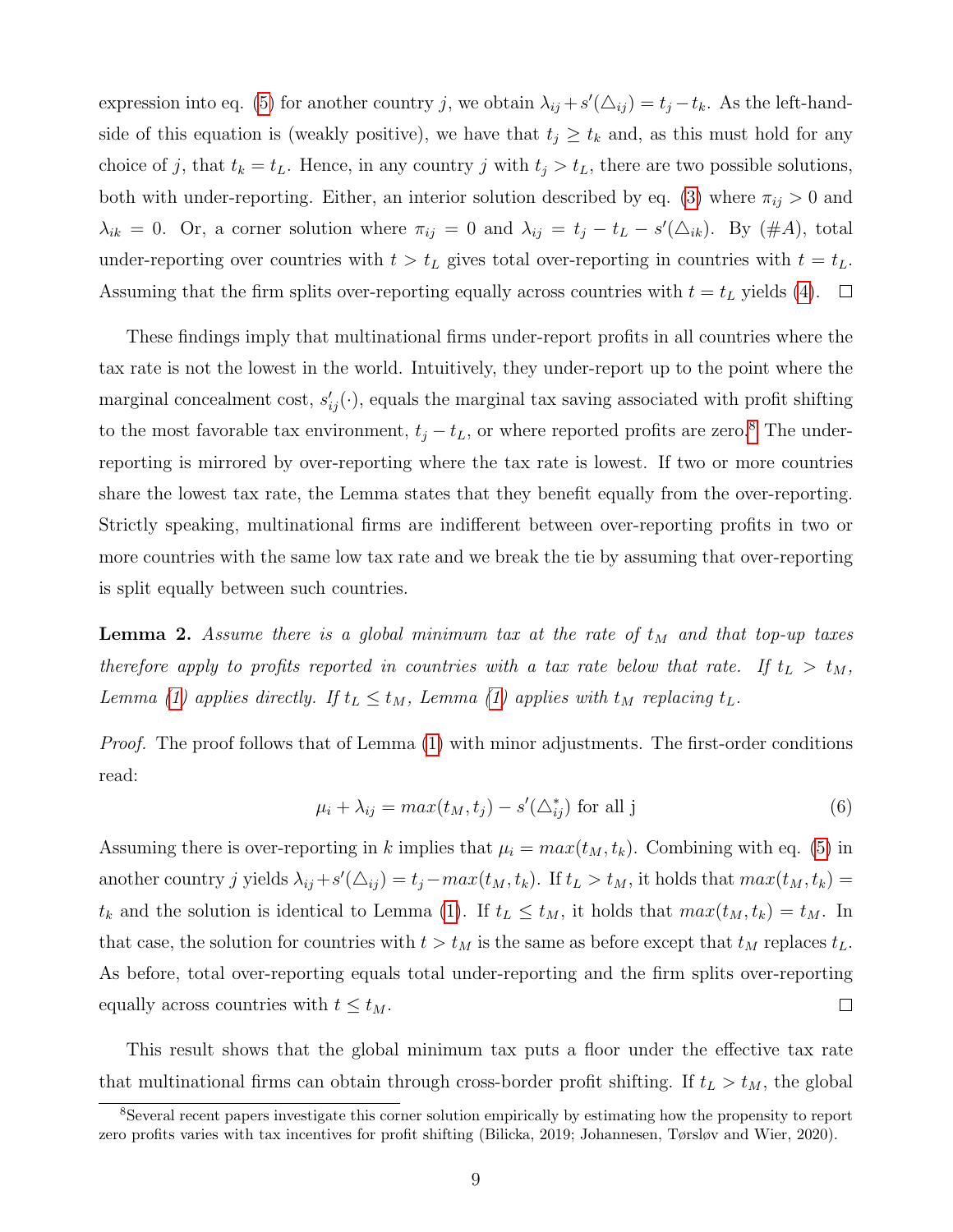minimum tax is not binding and  $t_L$  remains the lowest obtainable tax rate. If  $t_L < t_M$ , the existence of top-up taxes implies that  $t_M$ , and not  $t_L$ , is effectively the lowest obtainable tax rate. This has implications on both sides of the profit shifting decision. One the one hand,  $t_M$ , rather than  $t_L$ , is governing the amount of under-reporting chosen by the multinational firms in countries with high tax rates (part (a) of the Lemma). On the other hand, all countries with tax rates at  $t_M$ , and not just those with the tax rate  $t_L$ , benefit from over-reporting (part (b) of the Lemma).

#### <span id="page-10-0"></span>4.2 Governments

We are searching for a Nash equilibrium in which all governments set the tax rate that maximizes national welfare given the tax rates set by all other governments. Following most of the tax competition literature, we derive the first-order conditions that characterize the equilibrium, assuming that it exists, but do not formally prove existence (e.g. Keen and Konrad, 2013). We consider environments with and without a global minimum tax in turn.

<span id="page-10-3"></span>**Proposition 1.** In the absence of a global minimum tax, the following policy choices constitute a Nash equilibrium:

- (a) all havens set the tax rate equal to zero
- (b) non-havens set the tax rate that satisfies

<span id="page-10-2"></span>
$$
\frac{W_G'}{W_C'} = \frac{\Omega}{1 + \epsilon} \tag{7}
$$

where  $\epsilon \equiv \frac{d(\sum_j \pi_{ji})/\sum_j \pi_{ji}}{dt}/t}$ .  $\frac{d(i,j)}{dt_i/t_i}$  is the tax elasticity of reported profits;  $\Omega \equiv \overline{\pi}_{ii}/\sum_j \overline{\pi}_{ji}$  is the share of profits in a country accruing to the local multinational firm;  $W'_{G}$  is the marginal social value of the public good (i.e. the average of  $\Psi'(\cdot)u_G'$  taken over all households) and  $W_C'$  is the marginal social value of dividend payouts (i.e. the average of  $\Psi'(\cdot)u_c'$  taken over all households weighted by ownership shares in the firm).

Because firms only shift profits to places with the lowest tax rate in the world and havens have no tax base other than the shifted foreign profits they can attract, havens compete their tax rate down to zero and earn no revenue in the equilibrium.<sup>[9](#page-10-1)</sup> As required in a Nash equilibrium, no individual haven can increase its revenue, and thus improve welfare for its residents, by changing its tax rate given the zero tax rates set by other havens.

The governments in non-havens set their tax rate while taking it for given that firms have the opportunity to shift profits to a zero-tax environment. We derive the first-order condition

<span id="page-10-1"></span><sup>&</sup>lt;sup>9</sup>This is akin to Bertrand competition.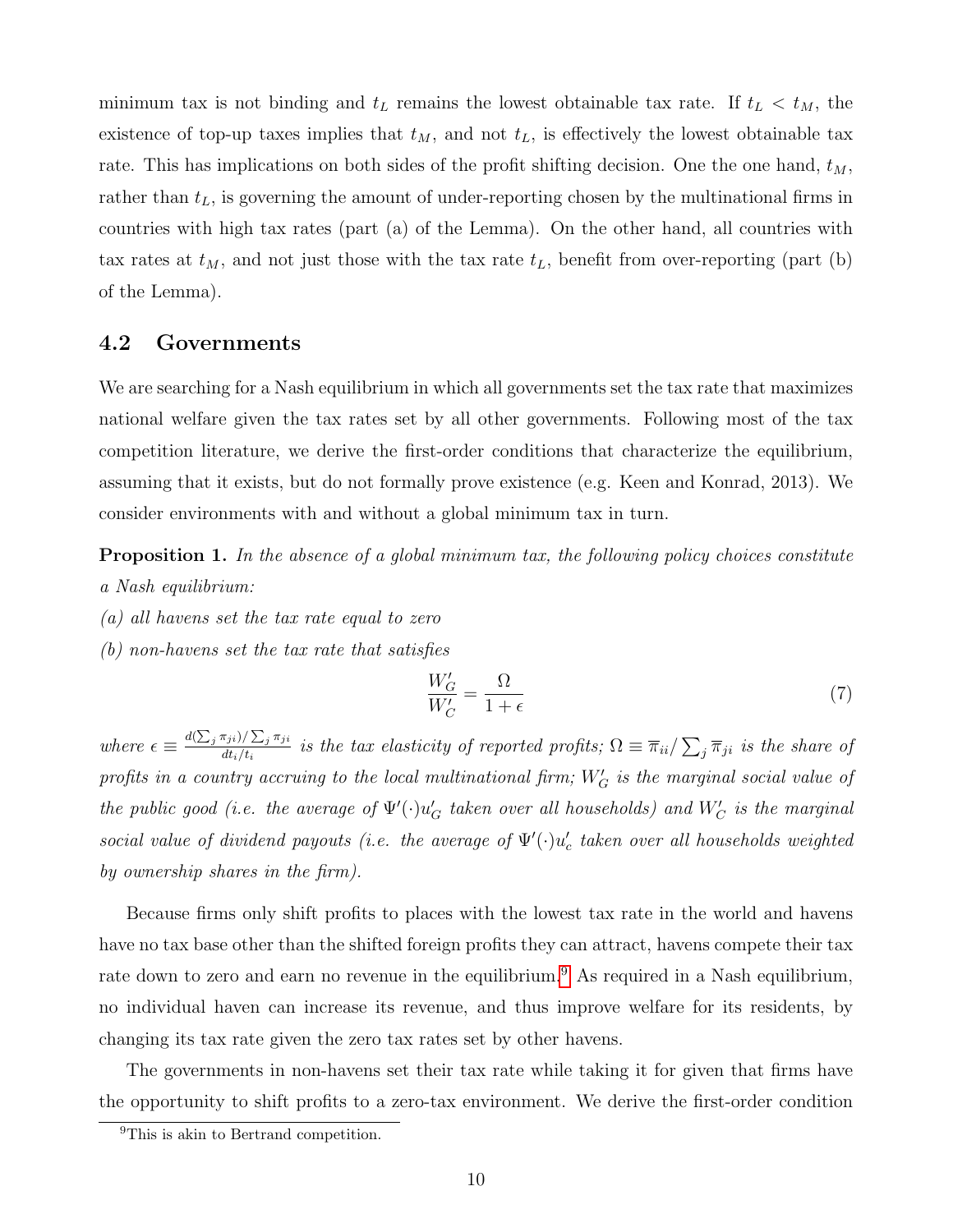for the optimal tax rate in a non-haven by differentiating its welfare function with respect to its own tax rate (country indexes omitted for simplicity):

$$
\int \Psi'(\cdot) \left( u_c' \frac{dc}{dt} + u_c' \frac{dG}{dt} \right) f(\alpha) d\alpha = 0 \tag{8}
$$

A small change in the tax rate affects the private consumption of all households who own shares as well as the size of public good. In the optimum, the net welfare effect must be zero. We restate the first-order condition in the following way:

<span id="page-11-0"></span>
$$
W'_{C} \underbrace{\left(-\pi_{ii}\right)}_{dC/dt} + W'_{G} \underbrace{\left(\sum_{j} \pi_{ji} + \frac{d\pi_{ji}}{dt_i} t_i\right)}_{dG/dt} = 0
$$
\n<sup>(9)</sup>

where  $W'_{C}$  is the marginal social value of dividend payouts (i.e. the average of  $\Psi'(\cdot)u'_{c}$  over all households weighted by their ownership shares in the firm) and  $W'_{G}$  is the marginal social value of public consumption (i.e. the average of  $\Psi'(\cdot)u'_G$  over all households). Dividing by  $\sum_j \pi_{ji}$  and applying the definitions of  $\Omega$  and  $\epsilon$  yields eq. [\(7\)](#page-10-2).

To gain intuition, we examine the two terms of eq. [\(9\)](#page-11-0) in turn. The first term is the negative welfare effect of a marginal tax increase working through lower private consumption of firm owners. The change in aggregate private consumption,  $dC/dt$ , equals the mechanical decrease in the after-tax profits of the local firm. While the firm responds to a higher tax by shifting more profits, this has no first-order effect on after-tax profits.<sup>[10](#page-11-1)</sup> The welfare weight,  $W_C'$ , accounts for the unequal distribution of dividend income by weighing the household-level marginal welfare weights with ownership shares. The second term is the positive welfare effect working through higher government revenue. The change in the size of the public good,  $dG/dt$ , depends both on the mechanical effect and on firms' profit shifting responses. The revenue loss created by profit shifting responses represents a deadweight loss of taxation, which reflects that profit shifting requires socially wasteful concealment efforts.<sup>[11](#page-11-2)</sup>

Equation [\(7\)](#page-10-2) characterizing the equilibrium policy choice in non-havens is familiar from standard models of tax competition (Keen and Konrad, 2013) although the interpretation is somewhat different. It is useful to compare to a closed economy where the government would tax profits up to the point where  $W'_G = W'_C$ , thus equalizing the marginal welfare gains associated with private and public consumption. In an open economy, the policy choice departs from this

<span id="page-11-1"></span><sup>&</sup>lt;sup>10</sup>The effect on global after-tax profits,  $\Pi(\cdot)$  of a small increase in profit shifting out of country *i* is  $t_i-t_L - s'(\cdot)$ , which is zero (see Lemma [1\)](#page-8-5). This is an application of the envelope theorem.

<span id="page-11-2"></span><sup>&</sup>lt;sup>11</sup>Firms generally shift profits out of country i up to the point where  $t_i - t_i - s'(\cdot) = 0$ . In the equilibrium where  $t_L = 0$ , this implies that  $t_i = s'(\cdot)$  so that the marginal revenue loss due to profit shifting responses mirrors the marginal use of resources on concealment.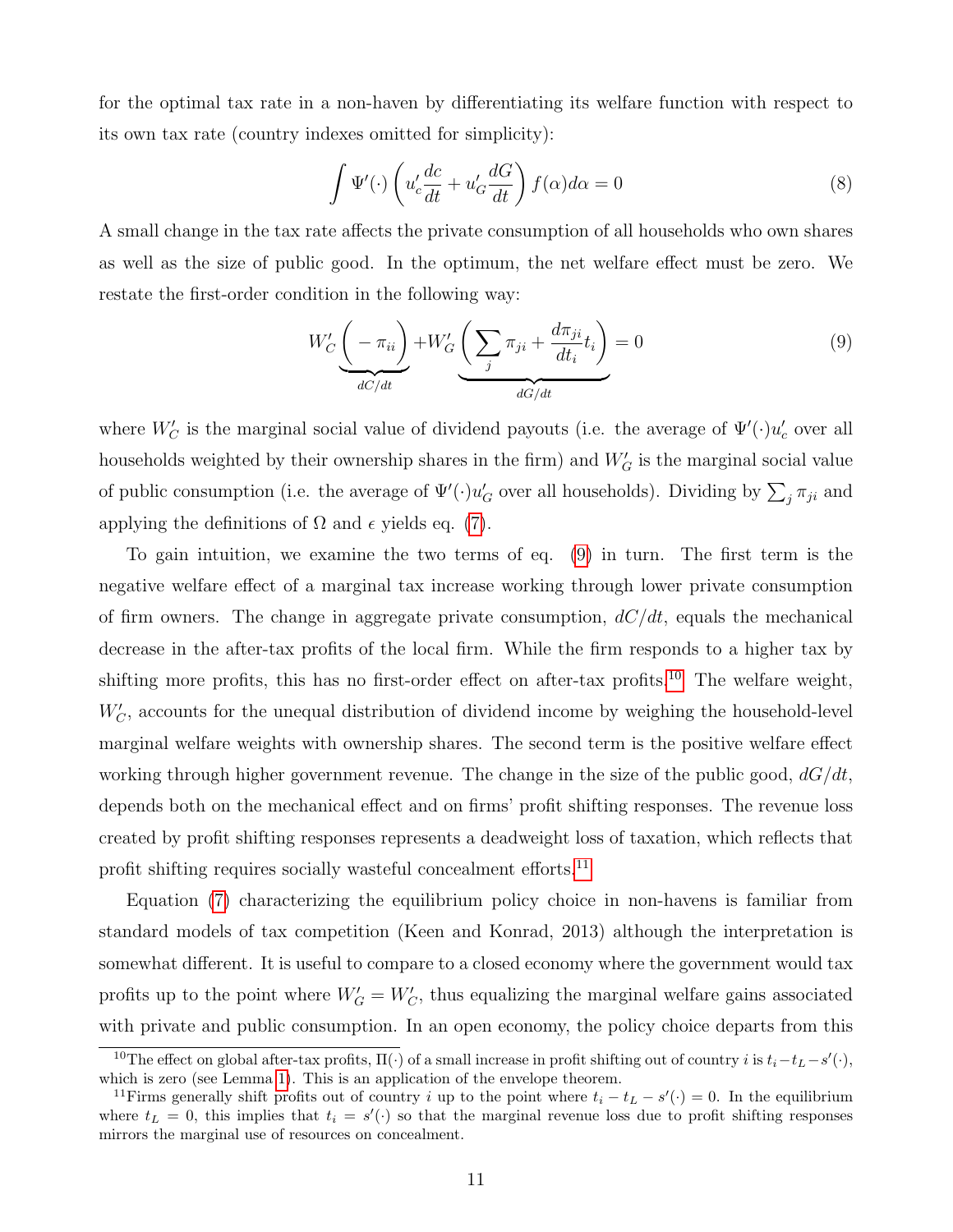benchmark for two reasons. First, profit shifting responses ( $\epsilon < 0$ ) introduce a cost of taxation, which induces governments to choose lower tax rates. This is similar to standard models of tax competition where governments tax productive capital and the elasticity of the capital supply with respect to taxation shapes the equilibrium policy choice in the same way as  $\epsilon$ . Second, to the extent that profits partly accrue to foreign firms  $(Ω < 1)$ , the incidence of the tax is partly on foreign firm owners, which induces governments to choose higher tax rates (Huizinga and Nielsen, 1997).

We emphasize that there are many other equilibria than the one described in Proposition [\(1\)](#page-10-3) with the same economic properties. In particular, any configuration where at least two havens set the tax rate equal to zero and non-havens set the tax rate that satisfies eq. [\(7\)](#page-10-2) constitutes an equilibrium. Profits will only be shifted to havens with a zero rate, all havens earn zero revenue and no haven can increase revenue by changing their tax rate.

<span id="page-12-0"></span>**Proposition 2.** In the presence of a global minimum tax at the rate of  $t_M$  that is not too high, the following policy choices constitute a Nash equilibrium:

- (a) all havens set the tax rate equal to  $t_M$
- (b) non-havens set the tax rate that satisfies eq.  $(7)$

In the presence of a global minimum tax, a haven government cannot do better than setting a tax rate of  $t_M$  given that all other havens also set a tax rate of  $t_M$ . On the one hand, reducing the rate below  $t_M$  will not induce multinational firms to shift more profits to the haven, as the resulting tax savings in the haven are exactly offset by top-up taxes in the firms' home countries (see Lemma [2\)](#page-9-1). On the other hand, raising the rate above  $t_M$  implies that multinational firms no longer shift any profits to the haven, as other havens offer effective taxation at  $t_M$ . From the perspective of an individual haven,  $t_M$  therefore strictly dominates all other tax rates by raising more government revenue for the same level of private consumption.

The policy choice also changes in non-havens; however, as long as the global minimum tax is not too high, the qualitative trade-off remains the same and the solution continues to be characterized by eq. [\(7\)](#page-10-2). In quantitative terms, it is unclear if the tax rates chosen by nonhaven governments is higher or lower under a global minimum tax. To see this ambiguity, consider what happens to the incentives of a non-haven government when, starting from the equilibrium without the global minimum tax, the tax rate in havens increases to  $t_M$ . First, firms start paying tax in havens and, because they cut back on profit shifting, they also increase tax payments in non-havens. This implies a higher  $W_C'$  and a lower  $W_G'$ , which creates an incentive to lower the tax rate. Second, the elasticity of profit shifting with respect to the tax rate  $\epsilon$  may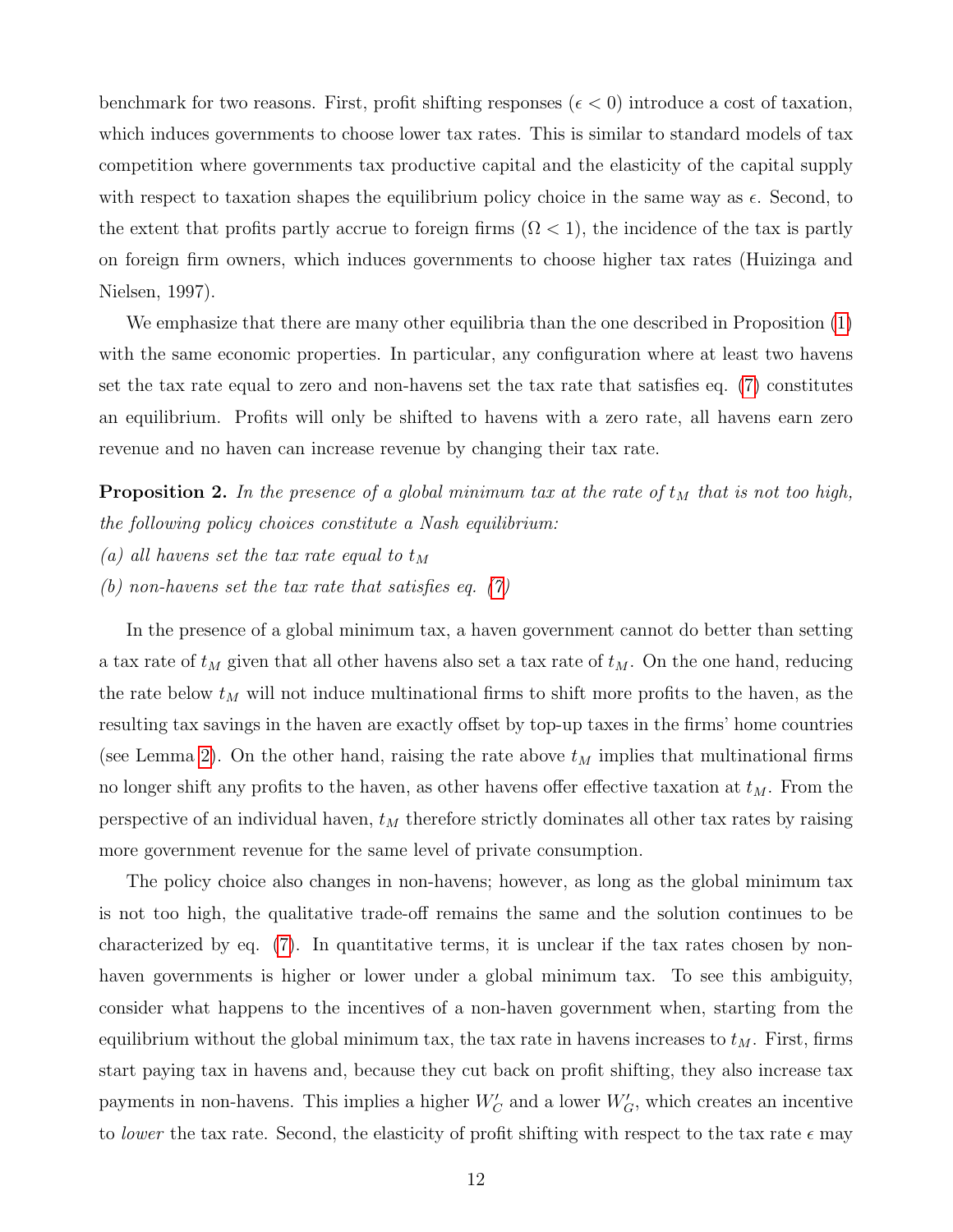now be closer to zero, which creates an incentive to *raise* the tax rate.<sup>[12](#page-13-0)</sup>

**Proposition 3.** In the presence of a global minimum tax at the rate of  $t_M$  that is sufficiently high, non-havens set the tax rate that satisfies

<span id="page-13-1"></span>
$$
\frac{W'_G}{W'_C} = \Omega\tag{10}
$$

These policy choices constitute a Nash equilibrium together with any choice of tax rates in havens.

The intuition for this result is very simple. When  $t_M$  takes a sufficiently high value, multinational firms shift no profits. This implies that the corporate tax base is inelastic with respect to the tax rate  $(\epsilon = 0)$  so that eq. [\(7\)](#page-10-2) collapses to eq. [\(10\)](#page-13-1). The set of non-haven tax rates defined by this equation constitutes a policy equilibrium together with any set of tax rates in havens, as the latter are entirely irrelevant for the equilibrium allocation of profits.

Finally, at intermediate values of the global minimum rate, it is possible that a "mixed equilibrium" emerges where some non-havens choose the tax rate  $t_M$  and others choose the interior optimum characterized by eq. [\(7\)](#page-10-2). This occurs when, evaluated at the policy choices described in Proposition [2,](#page-12-0) at least one non-haven can increase its welfare by setting the tax rate  $t_M$  and receiving shifted profits from other non-havens rather than the interior optimum. This is not possible at low nor at high values of  $t_M$  where deviating from the interior optimum generates little or no additional revenue. However, at intermediate values of  $t_M$ , mimicking the tax rate choice of havens may be attractive for non-havens because the revenue gain can be significant. Importantly, it is not optimal for all non-havens to adopt  $t_M$  at the same time: Each additional non-haven choosing  $t_M$  makes this choice less attractive for others, as aggregate shifted profits decreases and the number of countries sharing this tax base between them increases. This suggests a "mixed equilibrium" where some non-havens choose the tax rate  $t_M$ , other non-havens choose the interior optimum, and the number of non-havens pursuing each of the two policies is such that welfare levels are equalized between the two groups.<sup>[13](#page-13-2)</sup>

#### 5 Welfare analysis

In the baseline model, the policy choice by non-haven governments is distorted by two countervailing forces: the mobility of profits  $(\epsilon)$  tends to raise the cost of public funds *above* the true

<span id="page-13-0"></span><sup>&</sup>lt;sup>12</sup>The effect on  $\epsilon$  generally depends on the functional form of  $s(\cdot) = 0$ . One case where  $\epsilon$  gets closer to zero is  $s'''(\cdot) = 0.$ 

<span id="page-13-2"></span> $13A$  similar equilibrium emerges in Johannesen (2010) where imperfect mobility of profits, rather than a global minimum tax, creates a rent to be shared between low-tax jurisdictions.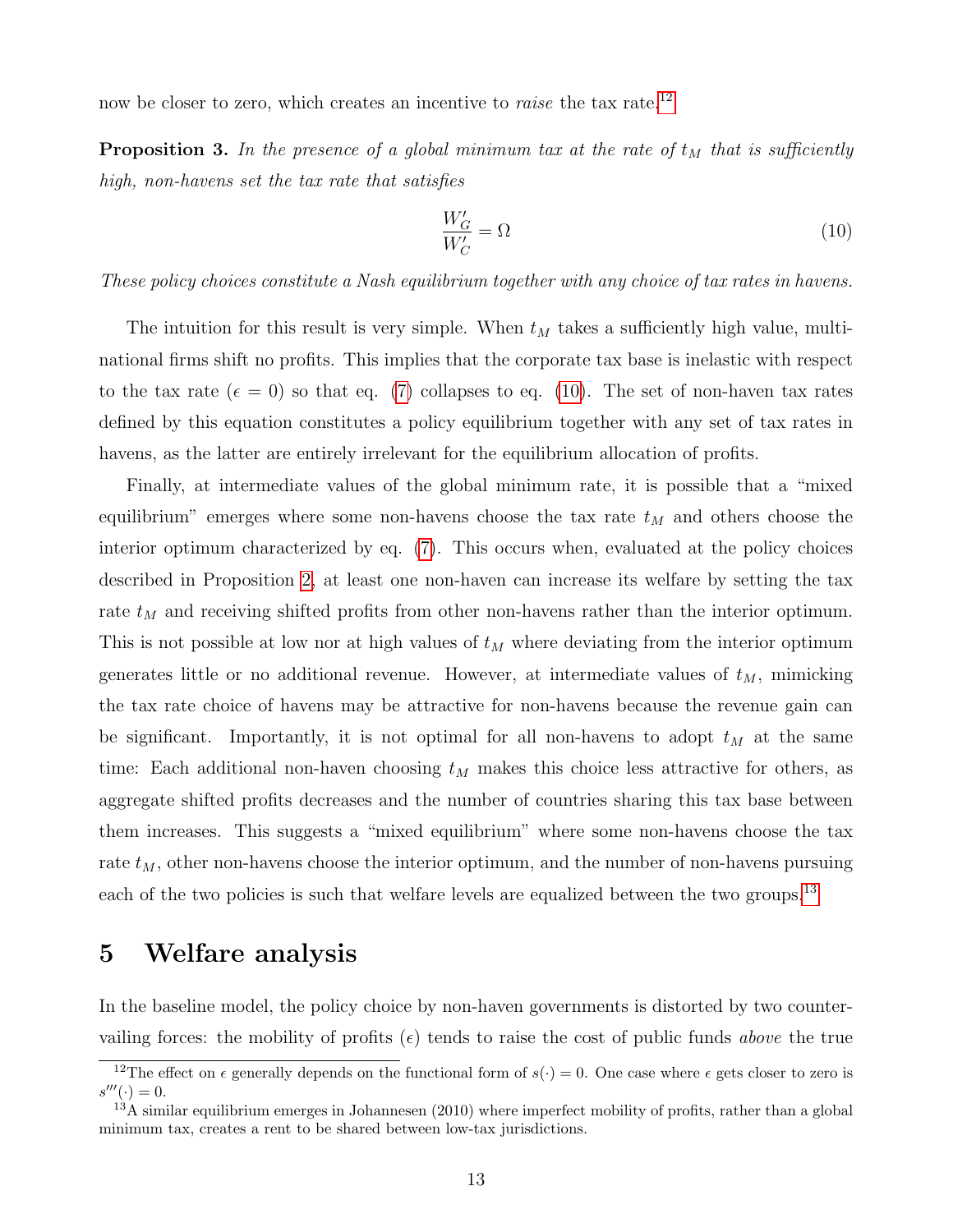social cost whereas the scope for tax exporting created by cross-border ownership of profits  $(\Omega)$ tends to lower the cost of public funds *below* the true social cost. This complicates the welfare analysis of the global minimum tax and before proceeding, we therefore make the following assumption, which effectively eliminates the distortion coming from tax exporting:

#### <span id="page-14-0"></span>**Assumption 1.** All profits in country i accrue to the firm based in country i, i.e.  $\Omega = 1$ .

The assumption allows us to focus on how the global minimum tax addresses the challenges associated with profit shifting while ignoring its interaction with cross-border ownership and other possible sources of policy imperfections. To justify this focus, we note that recent work on corporate taxation highlights the quantitative importance of profit shifting (e.g. Tørsløv et al., 2018; Damgaard et al., 2019). Moreover, most current policy debate about corporate taxation revolve around the distortions created by profit shifting and the global minimum tax is explicitly designed to address them. Nevertheless, we discuss below how the welfare analysis changes when we drop Assumption [1](#page-14-0) and thus allow for cross-border ownership.

Proposition 4. Introducing a global minimum tax at a low rate has an ambiguous effect on welfare in non-havens: it lowers welfare by mechanically increasing firms' foreign tax costs and increases welfare by mitigating the erosion of the domestic tax base through profit shifting. On balance, the welfare effect is more likely to be positive when the private consumption of firm owners has a low marginal weight in the social welfare function, i.e.  $W'_{C}(\cdot)$  is small relative to  $W_G'(\cdot)$ , and when profit shifting is highly sensitive to the tax differential between havens and non-havens.

To assess how the global minimum tax affects welfare in non-havens, we differentiate the welfare function for country i with respect to the rate  $t_M$ .

<span id="page-14-1"></span>
$$
\frac{dW}{dt_M} = W'_C \underbrace{\left(-\bigtriangleup_{ii}^*\right)}_{\partial C/\partial t_M} + W'_G \underbrace{\left(\frac{d\pi_{ii}}{dt_M}t_i\right)}_{\partial G/\partial t_M}
$$
\n(11)

The first term captures that a small increase in the global minimum tax *lowers* welfare by increasing firms' tax liabilities in havens. Increasing the global minimum tax rate induces a one-to-one increase in the equilibrium tax rate in havens, as shown in Proposition [2,](#page-12-0) and thus mechanically raises the tax cost incurred by the firm based in  $i$ . This represents a loss of private consumption for firm owners, which lowers welfare. The second term captures that a small increase in the global minimum tax raises welfare by curbing profit shifting. With a higher equilibrium tax rate in havens, firms reduce profit shifting, as shown in Lemma [1.](#page-8-5) While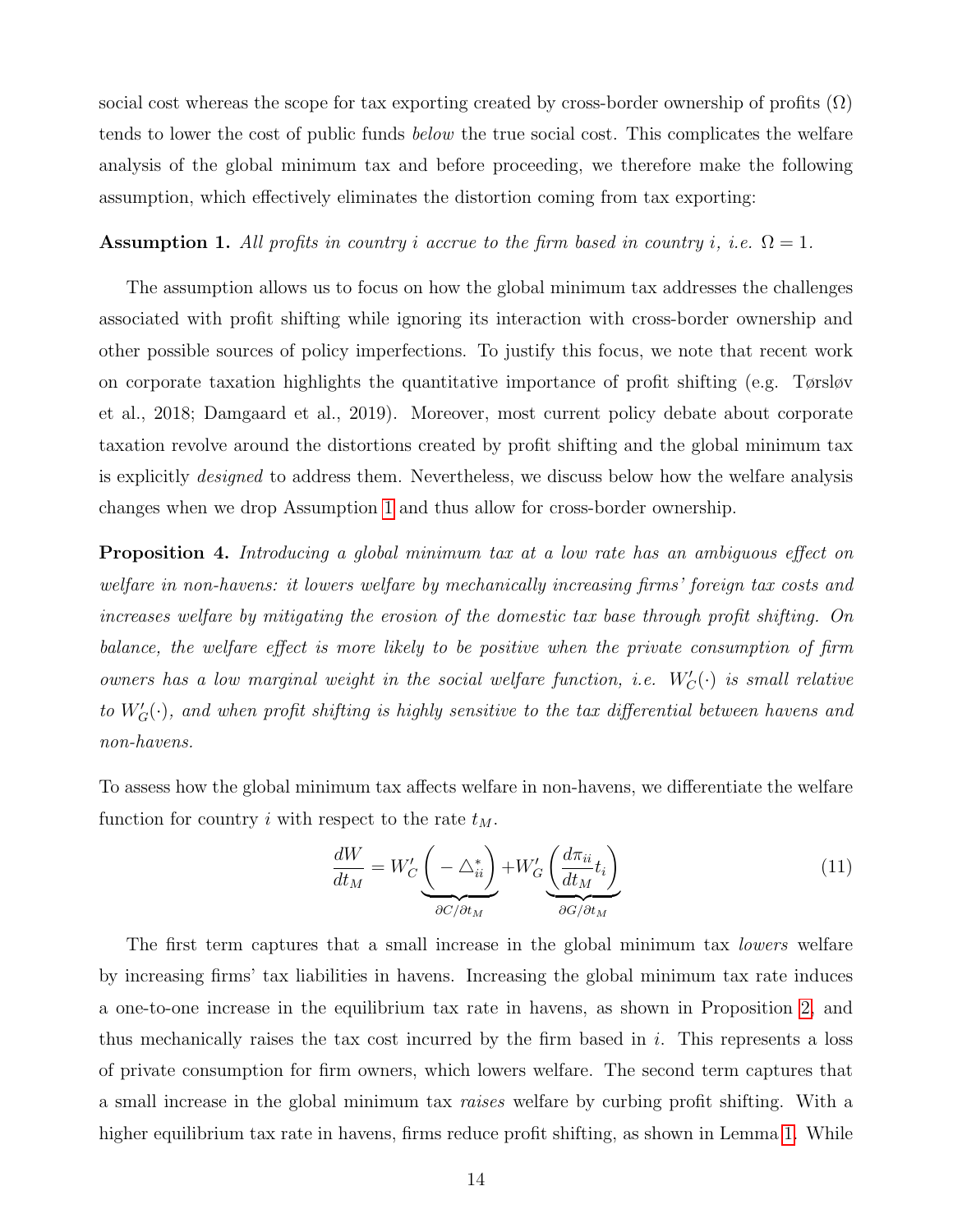the reduced profit shifting has no first-order effect on after-tax profits (by application of the envelope theorem), it raises government revenue in non-havens. This represents a gain of public consumption, which raises welfare. Further, the government optimally adjusts its own tax rate, as discussed in the previous section, but this has no first-order effect on country's welfare (by application of the envelope theorem).

This result provides a starting point for assessing the welfare effects of introducing the global minimum tax at a low rate. A recent estimate sets the profits shifted to havens globally at around \$600 billion. If the global minimum tax is introduced at a rate of 1%, the resulting increase in equilibrium tax rates in havens mechanically raises firm tax payments by \$6 billion, which constitutes a welfare-reducing loss of private consumption in non-havens. In response, firms reduce profit shifting, which creates a revenue gain for governments in non-havens. Whether this gain is large enough to make the overall welfare effect positive generally depends on the tax sensitivity of profit shifting as well as the marginal social value of the private consumption of firm owners.<sup>[14](#page-15-0)</sup> One benchmark is  $W_C' \approx 0$ , reflecting that firms are largely owned by high-income households with little weight in the social welfare function. In this case, the first term drops out and the reform improves welfare even if the reduction in profit shifting is tiny. Another benchmark is where  $W'_C \approx W'_G$  reflecting that firm ownership is equally distributed. In this case, the revenue gain associated with the reduction in profit shifting needs to be larger than the private loss of \$6 billion for the reform to be welfare-improving. With a corporate tax rate of around 20%, profit shifting must fall by at least \$30 billion, which requires a semi-elasticity of shifted profits with respect to the tax rate in havens of at least 5.

In the Online Appendix, we investigate how the analytical results change when we allow for cross-border ownership of profits. In this case, the welfare effects may be highly heterogeneous as, loosely speaking, non-havens' gains from the global minimum tax decrease in the activity of their domestic firms on foreign territory (through  $\partial C/\partial t_M$ ) and increase in the activity of foreign firms on their own territory (through  $\partial G/\partial t_M$ ). The global minimum tax thus redistributes from non-havens with a positive net FDI position to non-havens with a negative net FDI position through this channel. Moreover, the global minimum tax changes welfare in an ambiguous way through its effect on national tax policies. If it induces non-havens to raise their tax rate, it exacerbates the negative tax exporting externality, which adds a negative welfare effect. If it

<span id="page-15-0"></span><sup>&</sup>lt;sup>14</sup>In a richer model, the incidence of firm taxes would be shared beween owners and workers, consistent with recent empirical evidence (Arulampalam, Devereux and Maffini, 2012; Fuest, Peichl and Siegloch, 2018). With a partial pass-through to workers,  $W_C'$  should be formed as the average of  $\Psi'(\cdot)u_c'$  weighted by each household's share of the tax costs through ownership and employment.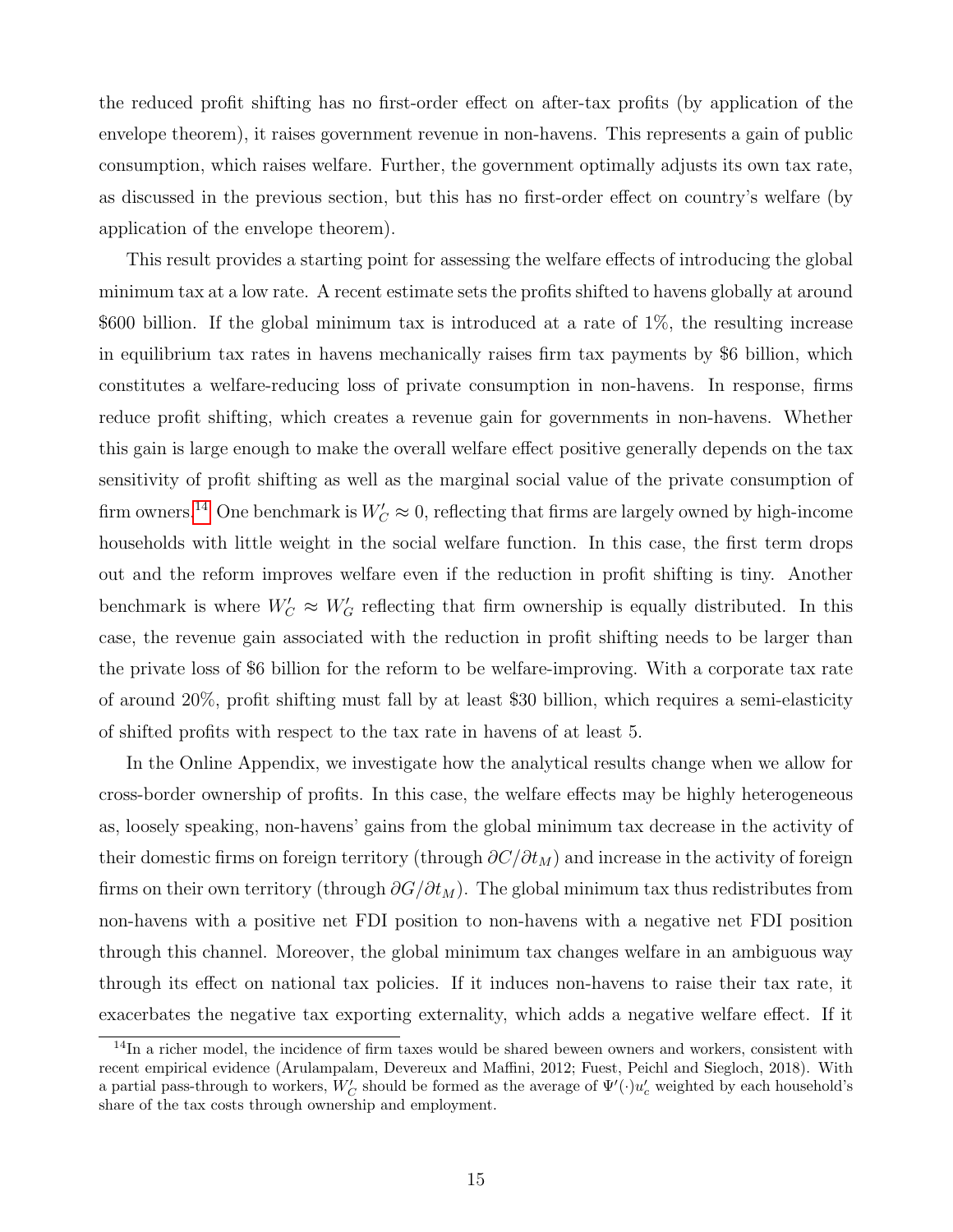induces non-havens to lower their tax rate, it alleviates this externality, which adds a positive welfare effect.

**Proposition 5.** Introducing a global minimum tax at a sufficiently high rate has an unambiguously positive effect on welfare in non-havens.

If the global minimum tax is levied at a sufficiently high rate, e.g. higher than the corporate tax rates set by the non-havens themselves, multinational firm abandon profit shifting altogether, as shown in Proposition [\(10\)](#page-13-1). This raises welfare in non-havens in two ways relative to a situation without a global minimum tax. First, the sum of private and government consumption is higher, as firms no longer waste resources on concealment. Second, the split between private and government consumption is fully efficient, as the tax instrument is not associated with a marginal deadweight loss.

**Proposition 6.** A global minimum tax that is not high enough to eliminate profit shifting has an unambiguously positive effect on welfare in havens.

Havens are only affected by the global minimum tax through its effect on government tax revenue. Absent the global minimum tax, havens compete tax rates down to zero and earn no revenue. When a global minimum tax is introduced, equilibrium tax rates in havens increase up to the global minimum. Unless that rate is so high that profit shifting ends, havens earn positive revenue, which implies that welfare has increased.

### 6 Concluding remarks

In this paper, we have studied the global minimum tax in a model of international tax competition with heterogeneous countries. The key insight is that a global minimum tax at a low rate changes the incentives for tax havens radically: It induces them to raise their tax rate to the global minimum, which creates an additional tax cost for profit-shifting firms and may imply that the overall welfare effect is negative in non-havens. By contrast, the welfare effect is unambiguously positive when the global minimum tax rate is high enough to end profit shifting. The analysis thus highlights the risk of introducing a global minimum tax at a low rate where profit shifting continues and havens capture part of the global revenue gain associated with the policy.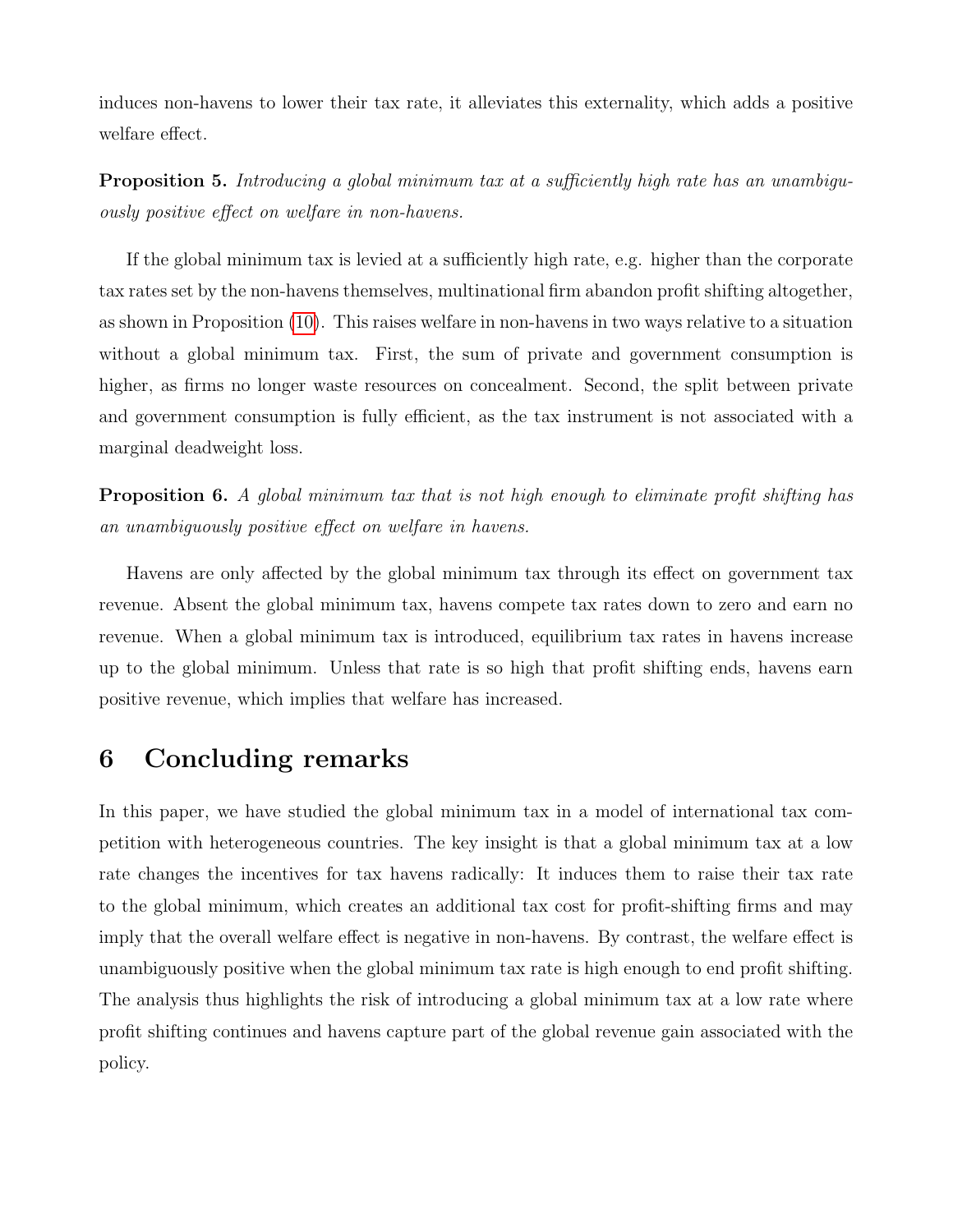# References

- [1] Arulampalam, W., Devereux, M.P. and Maffini, G., 2012. "The direct incidence of corporate income tax on wages." European Economic Review 56(6), p. 1038-1054.
- [2] Barake, M., Neef, T., Chouc, P.E. and Zucman, G., 2021. "Collecting the tax deficit of multinational companies simulations for the European Union." EU Tax Observatory, Report No 1.
- [3] Becker, J., 2021. "Second-Best Source-Based Taxation of Multinational Firms." Working Paper
- [4] Becker, J., Johannesen, N. and Riedel, N., 2020. "Taxation and the allocation of risk inside the multinational firm." Journal of Public Economics 183, p. 104138.
- [5] Bilicka, K. A., 2019. "Comparing UK tax returns of foreign multinationals to matched domestic firms." American Economic Review 109(8), p. 2921-53.
- [6] Bond, E.W. and Samuelson, L., 1989. "Strategic behaviour and the rules for international taxation of capital." *Economic Journal* 99(398), p. 1099-1111.
- [7] Bucovetsky, S., 2014. "Honor among tax havens." Journal of Public Economics 110, p. 74-81.
- [8] Clausing, K.A., Saez, E. and Zucman, G., 2021. "Ending corporate tax avoidance and tax competition: a plan to collect the tax deficit of multinationals." UCLA School of Law..
- [9] Cremer, H. and Gahvari, F., 2000. "Tax evasion, fiscal competition and economic integration." European Economic Review 44(9), p. 1633-1657.
- [10] Damgaard, J., Elkjaer, T. and Johannesen, N., 2019. "What is real and what is not in the global FDI network?" IMF Working Paper No. 19/274
- [11] Devereux, M. P., Auerbach, A. J., Keen, M., Oosterhuis, P., Vella, J., and Schön, W., 2020a. Taxing profit in a global economy. Oxford University Press.
- [12] Devereux, M.P., McCarthy, M., Simmler, M., Vella, J., Bares, F., Freedman, J. and Irem, G., 2020b. "The OECD Global Anti-Base Erosion Proposal." Oxford University CBT Working Paper.
- [13] Englisch, J. and Becker, J., 2021. "Implementing an international effective minimum tax in the EU." Working Paper.
- [14] Fuest, C., Peichl, A. and Siegloch, S., 2018. "Do higher corporate taxes reduce wages? Micro evidence from Germany." American Economic Review 108(2), p. 393-418.
- [15] Garcia-Bernardo, J., and Janský, P., 2021. "Profit Shifting of Multinational Corporations Worldwide." ICTD Working Paper 119.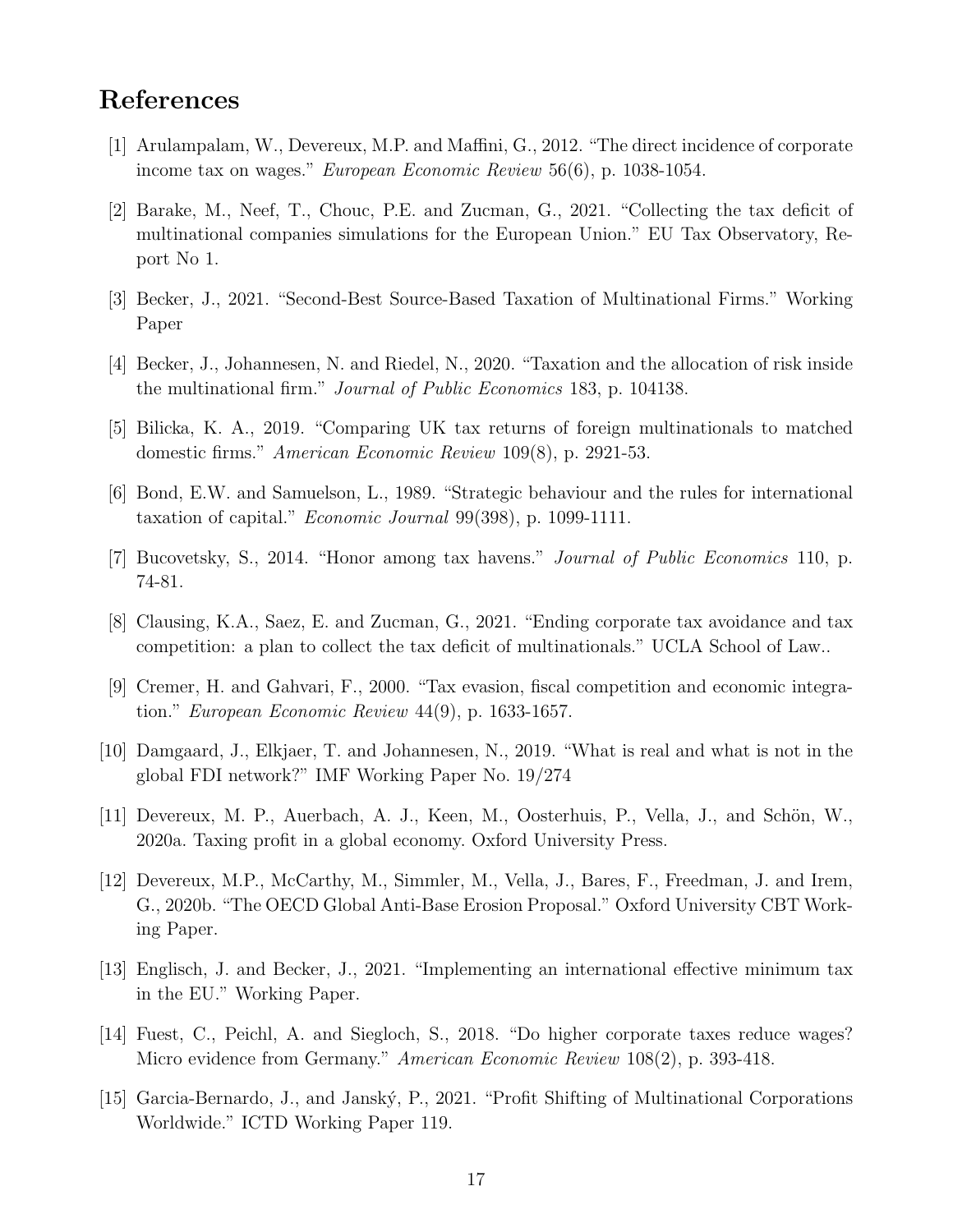- [16] Gordon, R.H., 1992. "Can capital income taxes survive in open economies?" Journal of Finance 47(3), p. 1159-1180.
- [17] Hardeck, I. and Wittenstein, P.U., 2018. "Assessing the tax benefits of hybrid Arrangements — evidence from the Luxembourg Leaks". National Tax Journal  $71(2)$ , p. 295-334.
- [18] Heckemeyer, J. H., and Overesch, M., 2017. "Multinationals' profit response to tax differentials: Effect size and shifting channels." *Canadian Journal of Economics* 50(4), p. 965-994.
- [19] Hebous, S., Keen, M., 2021. "Pareto-Improving Minimum Corporate Taxation". Oxford University Center for Business Taxation Working paper 2021-14.
- [20] Hong, Q. and Smart, M., 2010. "In praise of tax havens: International tax planning and foreign direct investment." European economic review 54(1), p. 82-95.
- [21] Huizinga, H., and Laeven, L., 2008. "International profit shifting within multinationals: A multi-country perspective." Journal of Public Economics 92(5-6), p. 1164-1182.
- [22] Huizinga, H. and Nielsen, S.B., 1997. "Capital income and profit taxation with foreign ownership of firms." Journal of International Economics 42(1-2), p. 149-165.
- [23] Johannesen, N., 2010. "Imperfect tax competition for profits, asymmetric equilibrium and beneficial tax havens." *Journal of International Economics* 81(2), pp.253-264.
- [24] Johannesen, N., 2012. "Optimal fiscal barriers to international economic integration in the presence of tax havens." Journal of Public Economics 96(3-4), p. 400-416.
- [25] Johannesen, N., 2014. "Tax avoidance with cross-border hybrid instruments." Journal of Public Economics 112, p. 40-52.
- [26] Johannesen, N., Tørsløv, T. and Wier, L., 2020. "Are less developed countries more exposed to multinational tax avoidance? Method and evidence from micro-data." World Bank Economic Review 34(3), p. 790-809.
- [27] Keen, M. and Konrad, K.A., 2013. "The theory of international tax competition and coordination." *Handbook of public economics* 5, pp.257-328.
- [28] Kleinbard, E.D., 2011. "Stateless income." Florida Tax Review 11, p. 699-774.
- [29] Koethenbuerger, M., Mardan, M. and Stimmelmayr, M., 2019. "Profit shifting and investment effects: The implications of zero-taxable profits." Journal of Public Economics 173, p. 96-112.
- [30] Marceau, N., Mongrain, S., and Wilson, J. D., 2010. "Why do most countries set high tax rates on capital?" Journal of International Economics 80(2), p. 249-259.
- [31] OECD, 2013. "Action Plan on Base Erosion and Profit Shifting", OECD Publishing.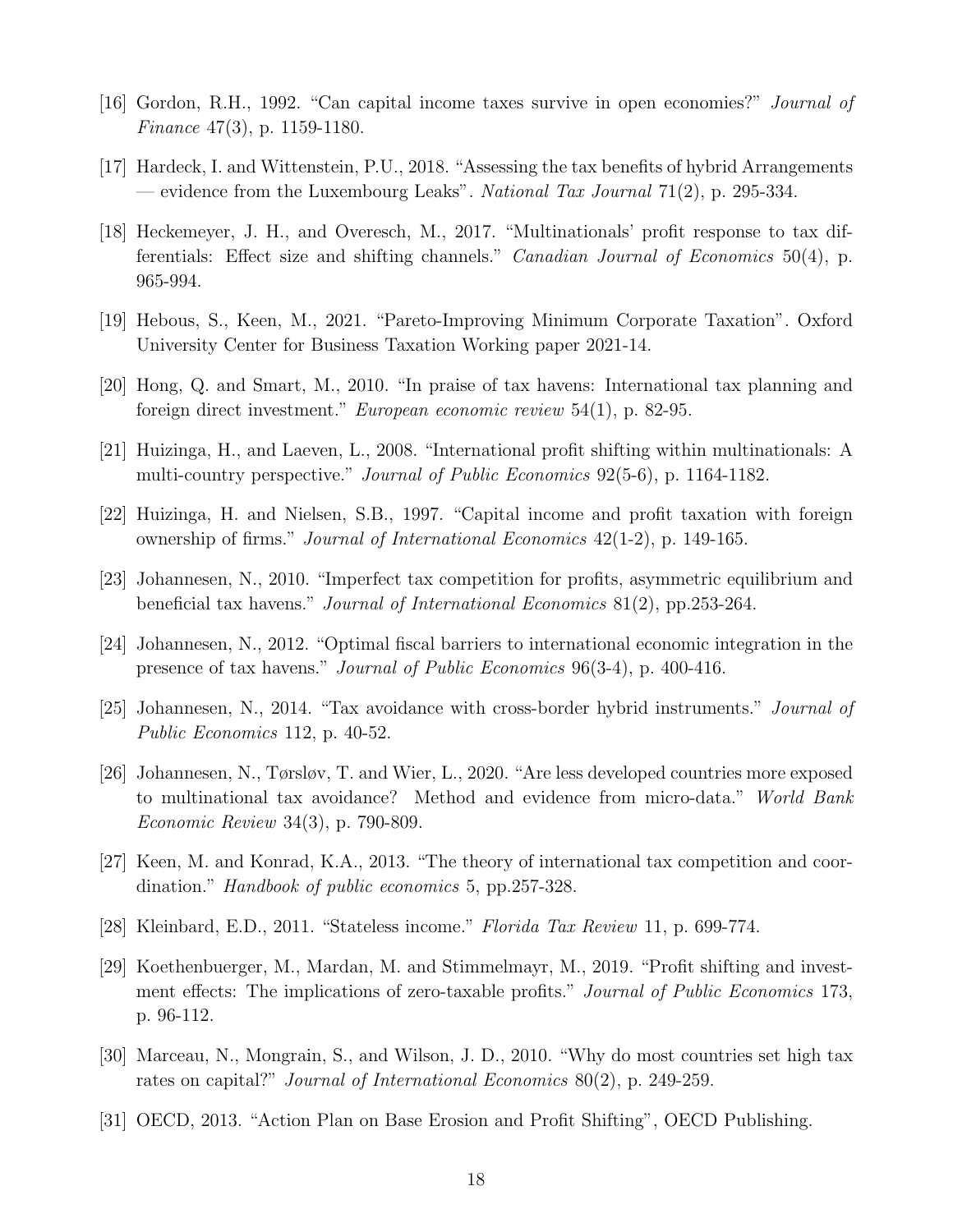- [32] OECD, 2021. "Statement on a Two-Pillar Solution to Address the Tax Challenges Arising from the Digitalisation of the Economy", 8 October 2021.
- [33] Slemrod, J. and Wilson, J.D., 2009. "Tax competition with parasitic tax havens." Journal of Public Economics 93(11-12), p. 1261-1270.
- [34] Tørsløv, T.R., Wier, L.S. and Zucman, G., 2018. "The missing profits of nations." NBER Working Paper No. 24701.